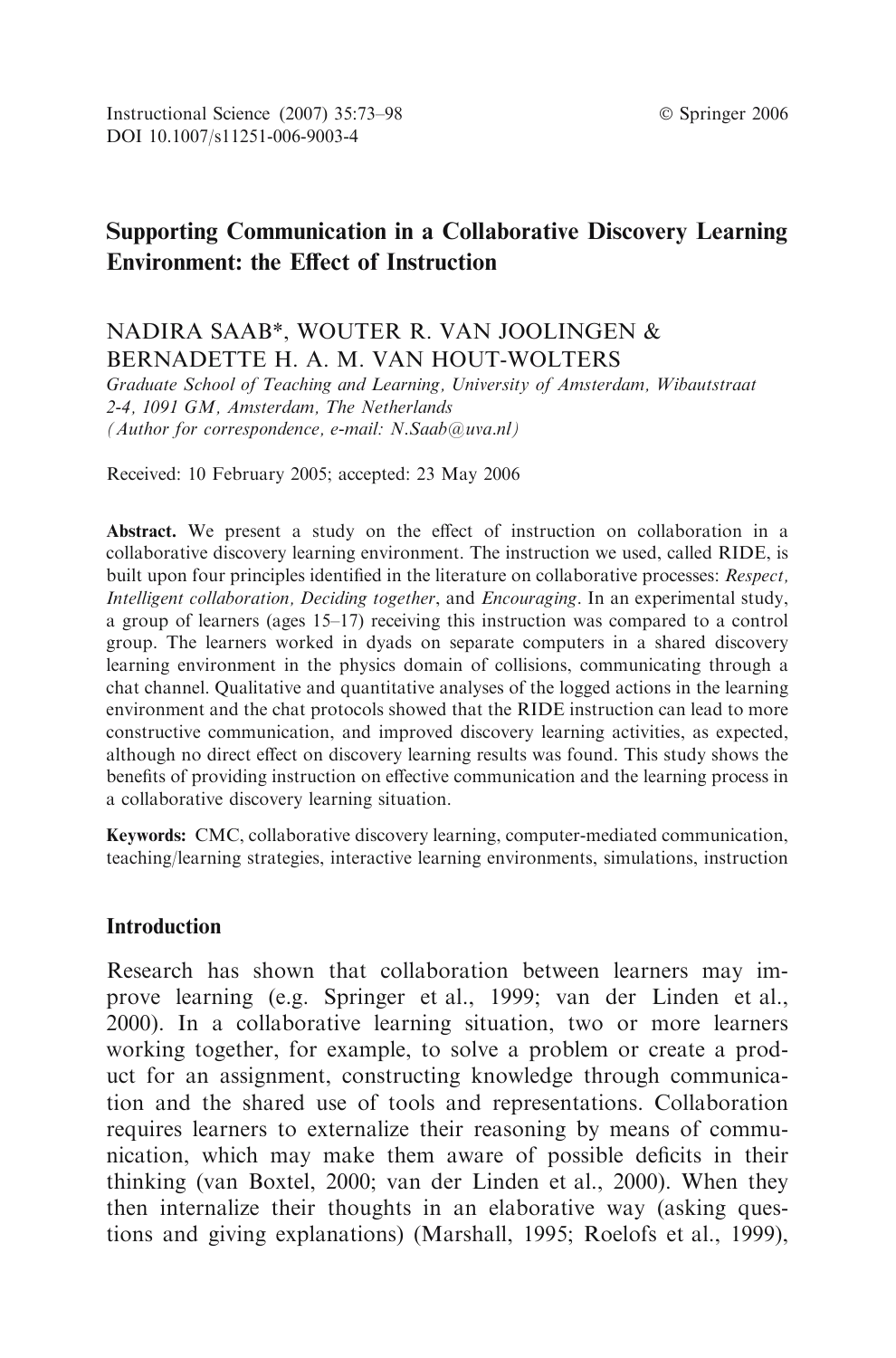74

this can lead to a better organization of existing knowledge or the constructing of new knowledge (Wegerif, 1996; Chan et al., 1997; Wegerif & Mercer, 1997). Collaborative learning can contribute to better learning in problem solving situations (e.g. Mercer, 1996), as well as in discovery learning environments (Salomon & Globerson, 1989; Saab et al., 2005). Collaboration triggers learners to elaborate their thoughts as part of the communication (Dekker & Elshout-Mohr, 1998). Learners, working in a collaborative environment can make the discovery learning processes explicit, which can lead to a positive contribution to these processes. Okada & Simon (1997) showed in their research that collaborative learning enhanced discovery learning, because, for instance, generating hypotheses was made explicit by the participants, which resulted in a better performance compared to the learners who worked individually. In the current article, we focus on computer-based learning environments where learners are collaboratively involved in the discovery learning process by means of chatting with each other. Among the advantages of using chat as opposed to face-to-face communication is the possibility for learners to see the history of their communication so that the discussion becomes explicit (Veerman et al., 2000), and that they need to explicitly formulate their thoughts before sending a message.

It is not self-evident that learners know how to collaborate constructively. Several studies have shown that collaboration without instruction or support on how to collaborate does not lead automatically to effective knowledge construction (Webb & Farivar, 1994; Ross & Cousins, 1995; Mercer, 1996; Chan, 2001). For example, some learners in a team can do all the work while the other participants do little or even nothing, the so-called free-rider effect (Wasson, 1998). Another example is that learners work individually (Ettekoven, 1997) and do not check with their partners if everything is understood (Baker et al., 1999). In a previous study (Saab et al., 2005), we found a relation between the communication process of argumentation and the discovery process of drawing conclusions. Directive and informative communication processes and the discovery processes of orientation and hypothesis generation were also related in this study. Based on the findings of our research, we can hypothesize that if it were possible to induce these communicative processes in learners, a more successful discovery process may be achieved.

Although it may be fruitful to support learning by means of collaborative learning, collaboration itself may need support. Such support can be offered in different ways. It can be built into the learning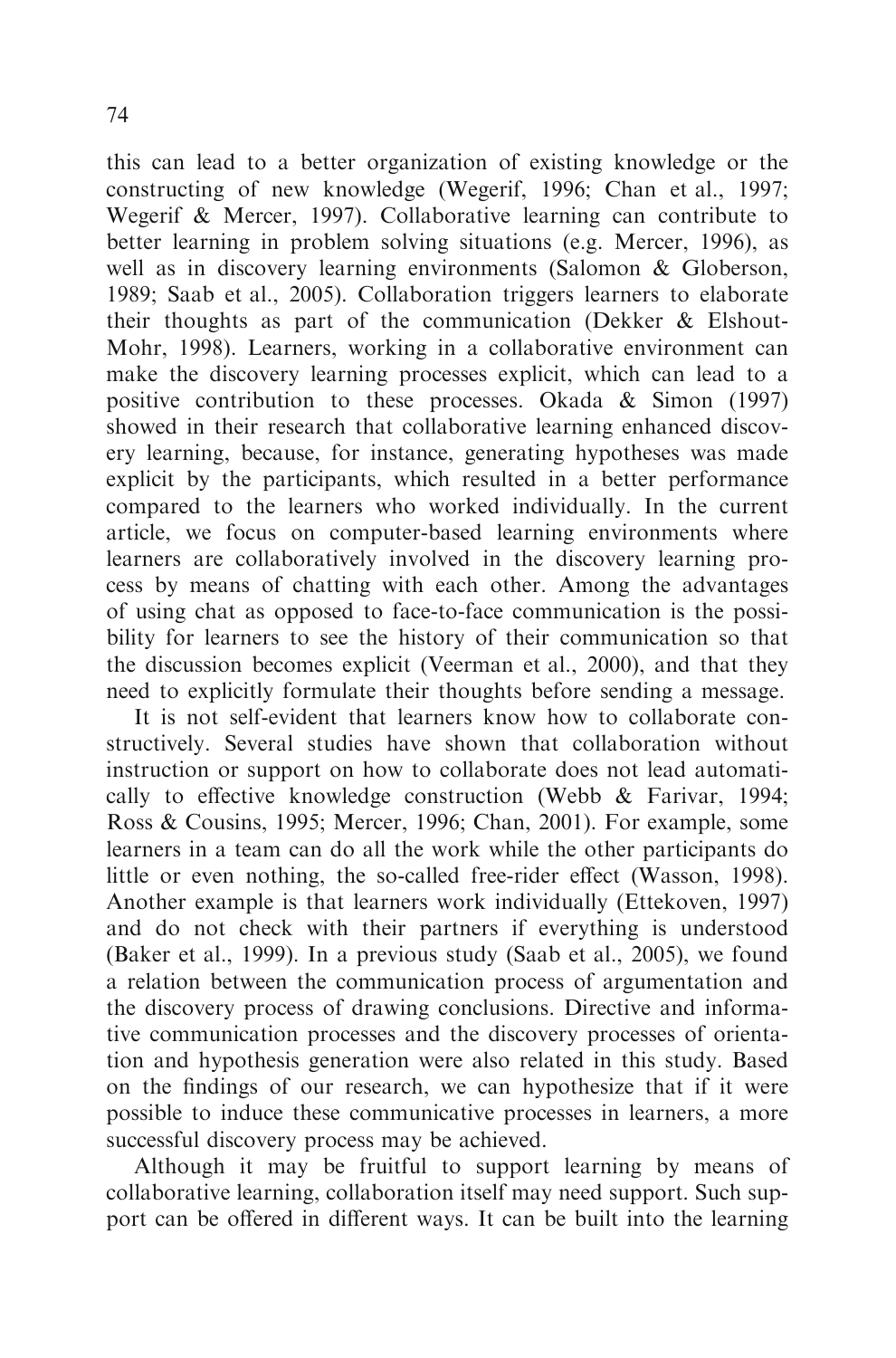environment as cognitive tools (Lajoie, 1993; van Joolingen, 1999) or it can be presented as an instruction that is given before or during the interaction with the learning environment. An example of a cognitive tool that may be provided to the learner to support communication is sentence openers; a pull-down menu or buttons, with pre-specified beginnings of an expression that can be used to start an utterance. Research on this kind of tool has led to different results. In some studies the use of sentence openers led to more argumentative talk (e.g. Baker & Lund, 1997), whereas Lazonder et al. (2003) found that learners given the choice to use the tool, did not use it frequently.

The other method of supporting the collaborative learning process is providing learners with instructions on how to collaborate. Where learners do not know what is expected, or where they work individually instead of collaborating (Ettekoven, 1997) instruction on how to behave effectively in collaborative settings may have a positive effect on the collaborative processes (Mercer, 1996).

Mercer and colleagues conducted several experiments where they gave instructions in effective communication to children between ages 8- and 11-year-old (e.g. Mercer, 1996; Wegerif et al., 1999; Rojas-Drummond & Mercer, 2003). They found an increase of exploratory talk after the children received instructions. Exploratory talk is a kind of discussion where learners talk through their problems and investigate ideas together. It may be characterized by giving statements and new ideas, and reacting constructively and critically on these statements by offering justifications and alternative hypotheses. They also found that exploratory talk leads to better problem solving, both for a group and for the individual. The instructions that elicited explorative talk were based on ground rules (Mercer, 1996; Wegerif et al., 1999). These rules included, for example, that the groups have to seek agreement; that alternative ideas have to be discussed before the groups reach agreement; and that the participants ask for reasons when appropriate.

A basic question is what the contents of such instruction should be. To give effective instruction in collaboration, we need to know the important communicative activities for effective collaboration. In the literature, several characteristics of effective collaboration are mentioned:

- Learners should allow all participants to have a chance to join the communication process (Wegerif & Mercer, 1996);
- Learners should share relevant information and consider ideas brought up by every participant thoroughly (King, 1997; Wegerif et al., 1999);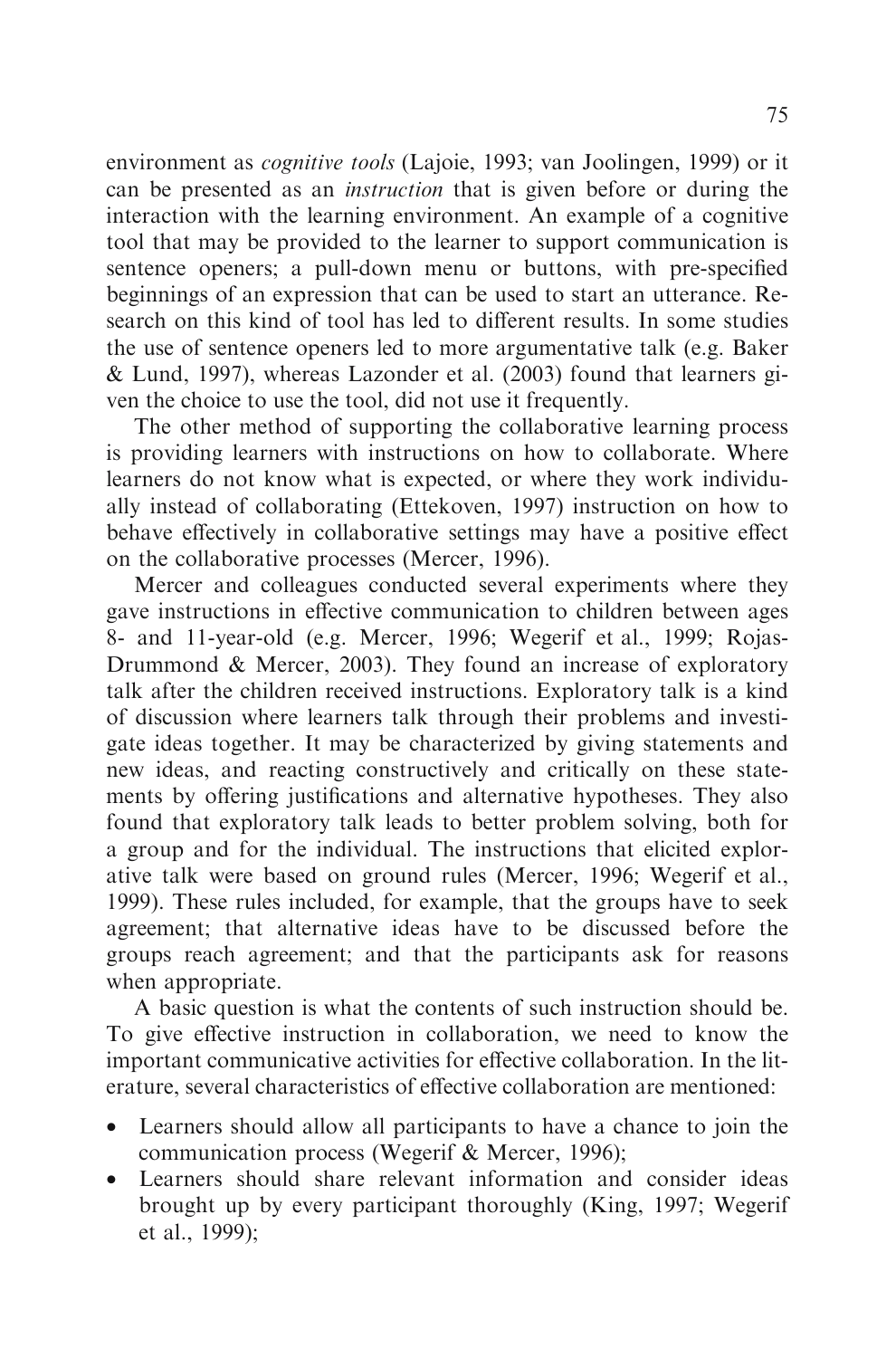- Learners should provide each other with elaborated help and explanations (Webb & Farivar, 1994; Wegerif, 1996; King, 1997; Ploetzner et al., 1999; She, 1999; Weiss, & Dillenbourg, 1999);
- Learners should strive for joint agreement by, for example, asking verification questions (Mercer, 1996; Wegerif & Mercer, 1996; Baker et al., 1999; Wegerif et al., 1999; van Boxtel et al, 2000);
- Learners should discuss alternatives before a group decision is taken or action is undertaken (cf. Wegerif et al., 1999; Veerman et al., 2000);
- All learners should take responsibility for the decisions and action taken (Ebbens et al., 1997; Wegerif, et al., 1999);
- Learners should ask each other clear and elaborated questions until help is given (Chi et al., 1989; Webb & Farivar, 1994; Wegerif & Mercer, 1996; King, 1997; Wegerif et al., 1999; Veerman et al., 2000);
- Learners should encourage each other (King, 1997);
- Learners should provide each other with evaluative feedback (King, 1997).

These characteristics are found in several studies on how to support or instruct effective communication. However, none of them was aiming to support synchronous distance communication, such as text-based chat. For our study, we developed a computerized instructional program to assist learners to collaborate by means of chat. The content of the instructional program was based on our findings in the literature described above. The rules we extracted were grouped under four principles: Respect, Intelligent collaboration, Deciding together, and Encour*aging*, which we labeled as the "RIDE rules". Every rule had a number of sub-rules. The *Respect* rule included the sub-rules 'everyone will have a chance to talk', and 'everyone's ideas will be thoroughly considered'. The Intelligent collaboration rule included: 'sharing all relevant information and suggestions', 'clarify the information given', explain the answers given', and 'give criticisms'. The sub-rules of the Deciding together rule are: 'explicit and joint agreement will precede decisions and actions', and 'accepting that the group (rather than an individual member) is responsible for decisions and actions'. Finally, the Encouraging rule includes: 'ask for explanations', 'ask until you understand', and give positive feedback' as sub-rules.

The form of instruction was based on the principles of the cognitive apprenticeship model or situated cognition (Hendricks, 2001; de Jager et al., 2002; Masterman & Sharples, 2002): activating prior knowledge of the learners, modeling of skills, coaching or supporting,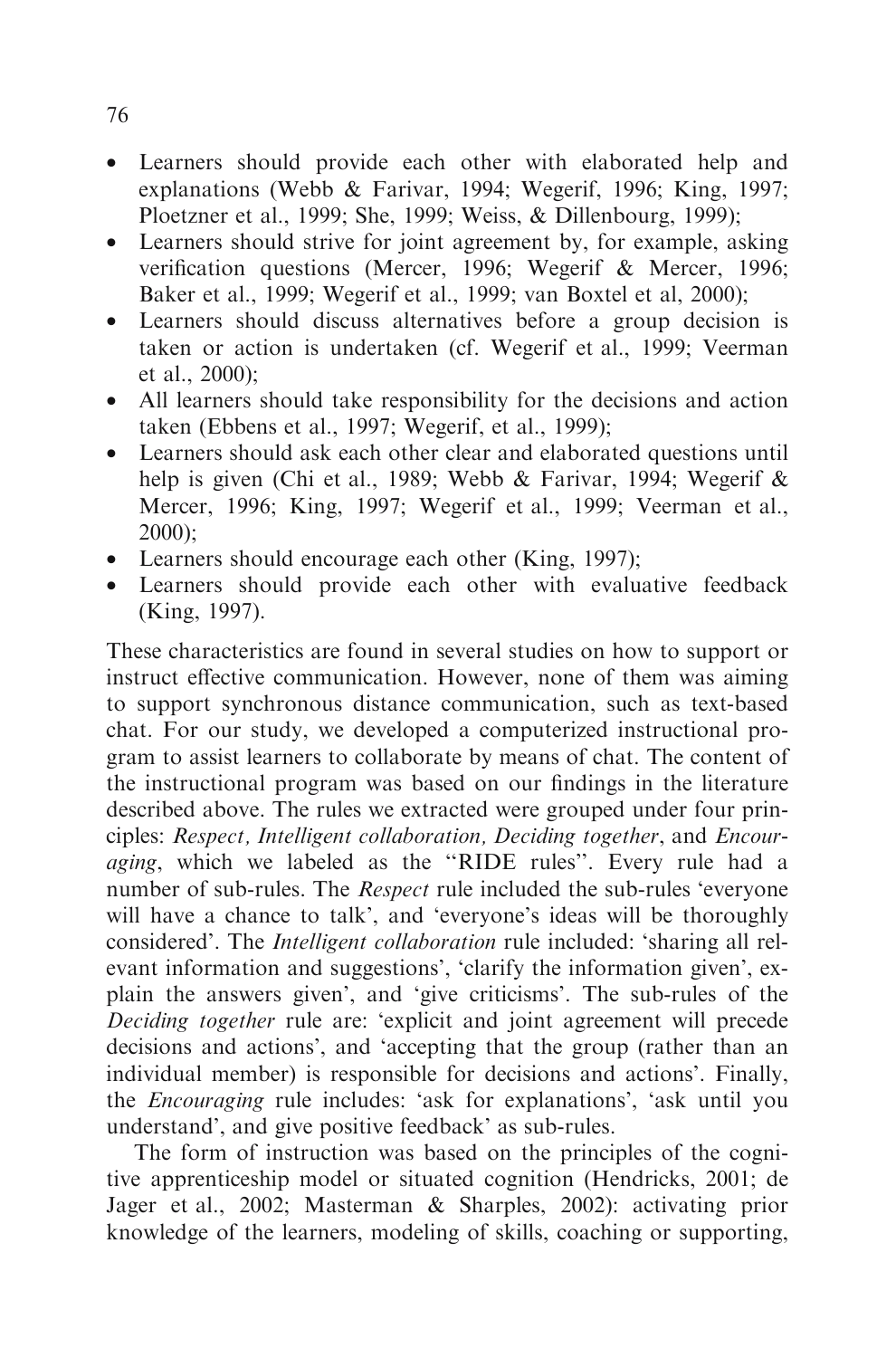scaffolding, articulation by the learners, and evaluation and reflection by the learners (Webb & Farivar, 1994). The detailed design of the instructional program is described in the Method section below.

We expect that instruction based on the RIDE rules will lead to more communicative activities that contribute to successful collaboration. The study presented here investigates the effects of this instructional program. It is expected that the instruction will lead to an increase in relevant communication activities, as summarized under the RIDE rules. Based on the results of our previous study (Saab et al., 2005), we hypothesize that this will in turn lead to more effective discovery learning activities, in particular for the Intelligent Collaboration part of the RIDE rules, as this category encompasses argumentation and informative activities for which a positive effect was found. Hence, the research questions are: *Can instruction in* effective communication in a discovery learning environment lead to:

- more effective communicative activities during the discovery learning process?
- more effective discovery learning activities?
- improved discovery learning results?

## Method

## Subjects and design

This study involved 38 pairs of tenth-grade students of a secondary school who were following pre-university education, and who had chosen physics as a topic. Their age ranged from 15 to 17 years. The learners were recruited from three secondary schools in Amsterdam. For their participation, subjects received  $\in 20$ . The design of the study was a pretest–posttest control group design. The learners were randomly assigned to an experimental group and a control group. Due to technical problems and the fact that some learners did not show up in the second session nine pairs dropped out. As a result, the experimental group contained 17 and the control group 12 pairs of learners.

## Learning environment and task

The learners worked together with a learning environment that was based on a computer simulation, *Collisions*, developed in SIMQUEST (van Joolingen  $\&$  de Jong, 2003)<sup>1</sup>. The main learning task was to discover the rules of physics behind the simulation. In *Collisions*,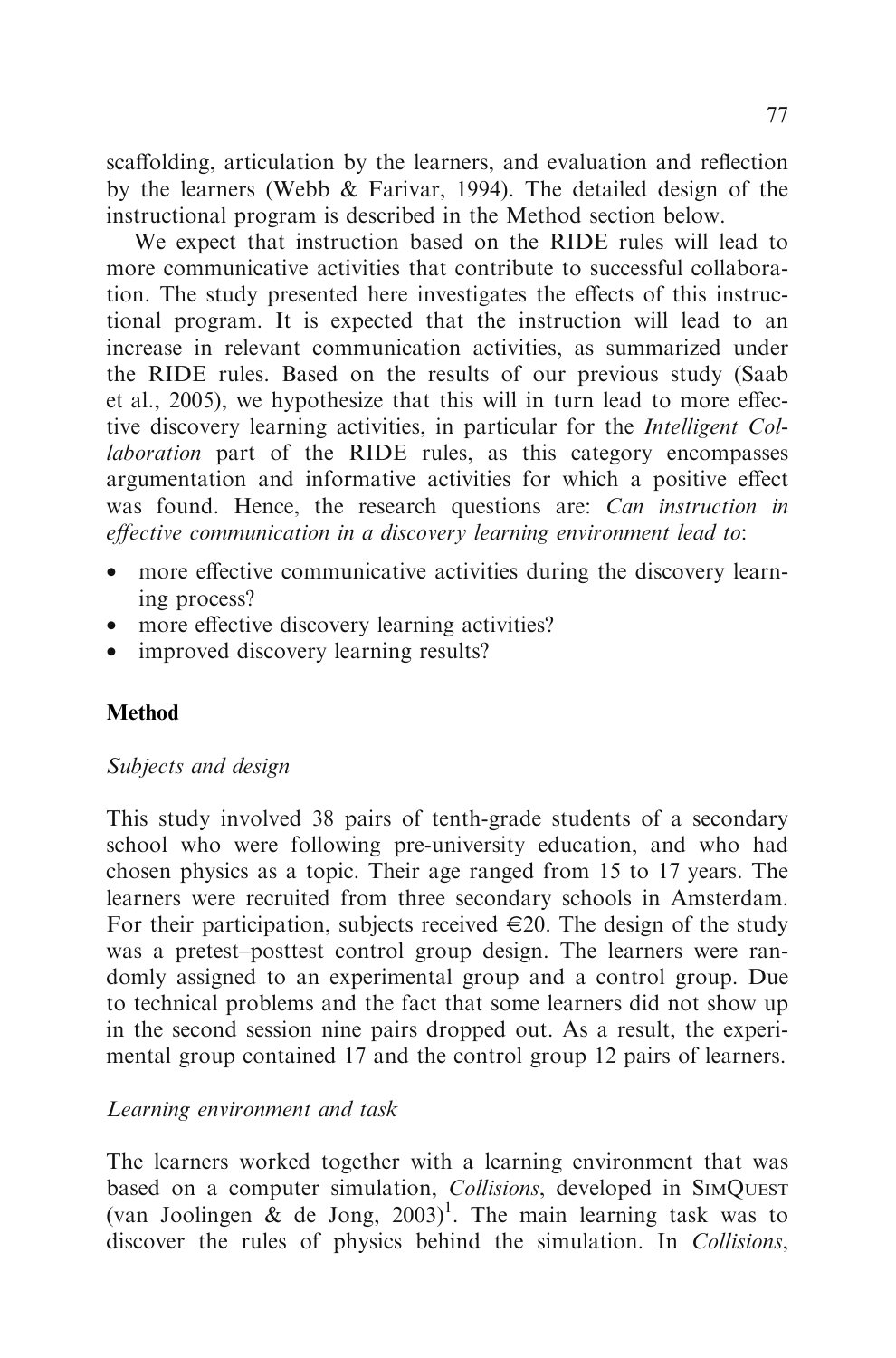learners were presented with assignments that focused their attention to a specific part of the model they investigated. Assignments presented the learners with a small research question. Some assignments presented learners with a multiple-choice question, others presented an open question, where learners were supposed to type in an answer. Data for answering the assignments could be collected using the simulation. The environment also contains explanations for each of the variables present in the simulation. These explanations are available on request by the learners. Pairs of learners worked collaboratively on two computers with a shared interface, communicating through a chat channel (Figure 1). Pairs were distributed over two separate rooms to avoid direct face to face communication.

The learning environment was different for the experimental group and the control group. Whenever an assignment is opened in the experimental version, a prompt (Wegerif, 1996) will pop up reminding the learners of one of the rules of the instructional program (i.e. the RIDE rules). An example of such a prompt is given in Figure 2. The control group did not receive any kind of pop-ups.

Before working with the application *Collisions*, learners in both groups received an instructional program. The goal was to acquaint them with the learning environment by working with a similar environment (both SIMQUEST). The control group received an instructional program on logical reasoning problems, which had nothing to



Figure 1. Screenshot of the learning environment used. Shown are the simulation window, assignment windows and chat window.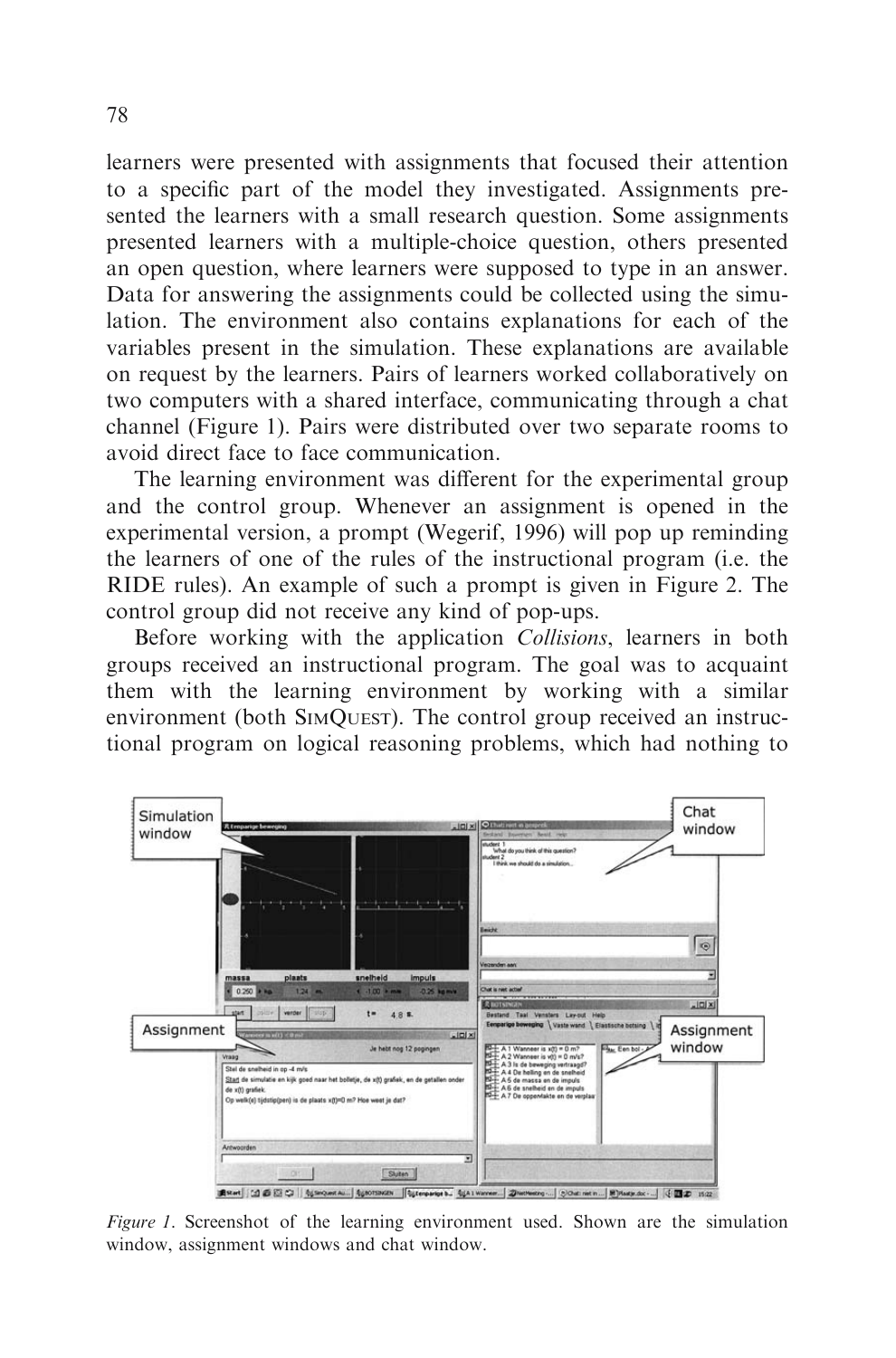

Figure 2. Example of a prompt with the rule *Deciding together* with sub-rules (translated from Dutch).

do with the experiment, and the experimental group received an instructional program on collaboration, i.e. the RIDE instructional program.

The instructional program with the RIDE rules consisted of a recorded computerized presentation, where the rules were explained by both audio and visual means. After the presentation, the learners practiced the rules by working together in the SIMQUEST environment, where they were reminded by means of prompts to follow the rules while collaborating. The goal of this instructional program with the RIDE rules was that the learners also would pursue the rules later on, when participating in the real experiment (working with the application Collisions).

The computerized instruction was designed as follows: First, the learners received an introduction of the rules on screen where they could read each rule and where at the same time the rule was being read aloud by a voice recorded in the computer. Second, the four main rules (RIDE) were clarified by showing the sub-rules of each main rule. The learners could read the sub-rules with every general rule. Furthermore, an example of every sub-rule was being read out loud. Third, several chats with good and bad examples of the use of every rule were shown. Every example started with the announcement of the rule read out loud, then an assignment was shown, followed by the communication process of two people that are solving a problem together showed in an chat window. The learner is then stimulated by a question (audio) to consider whether the communication between the people in the chat window is good or bad. Finally, the example was being evaluated (audio). The instructional program on screen was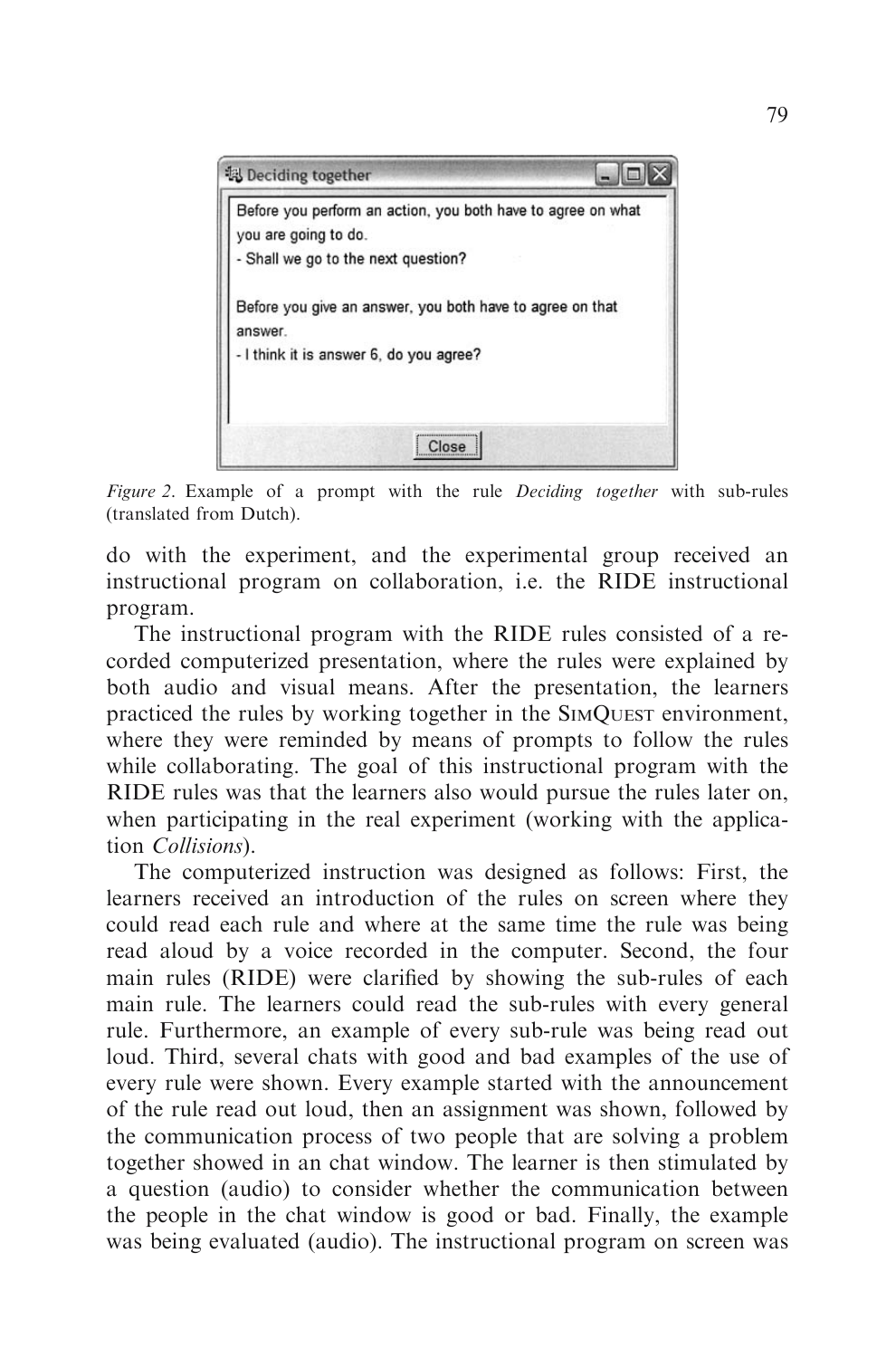repeated for each of the four RIDE rules. After receiving the instructional program on screen, the learners could practice together with a SIMQUEST application while communicating through chat. In the application, they received two different kind of assignments, namely assignments about the RIDE rules where the learners were asked to think about when and how to use them, and logical reasoning problems, where they could practice using the rules while solving problems together. Finally, after practicing with the logical reasoning application, the learners had to fill in together (on screen) an evaluation form. They were asked whether the rules were applied in the practice session, where they think they had to pay attention to in the future, how the collaboration went, and if they liked it. The data of the evaluation forms were collected and showed that 83% of the learners mentioned they applied the rules with ease. The learners found that the following aspects of the rules went well: explaining, asking for opinions or explanations, making decisions together and respecting each other (for example: listening to each other), although explaining was sometimes found difficult.

## Measuring learning performance

In this experiment, we identified two types of learning performance. One is associated with the performance within the learning environment; the other is a measure of what is learned *from* this performance, i.e. the learning outcome. For the latter, the results of a domain knowledge pretest and the gain in score related to the domain knowledge pretest were used as a measure. For the performance within the learning environment, the learners could get three points for each assignment. With some of the assignments the learners could earn more than one point (with a maximum of three points) when they gave an argumentation in addition to the plain answer. All together, the learners could gain 105 points, divided over 35 assignments. This measure, which we call SWLE (score within learning environment) is a team score, not one of individuals as opposed to the pretest–posttest measure.

The domain knowledge pretests and posttests each consisted of two domain knowledge tests, an explicit knowledge test, which tests the learners for declarative knowledge, such as facts and formulas, and a WHAT-IF test (Swaak, 1998; Veermans et al., 2000), which asks the learners to predict an effect of a change after showing them situations before a collision, and presenting a change in the situation.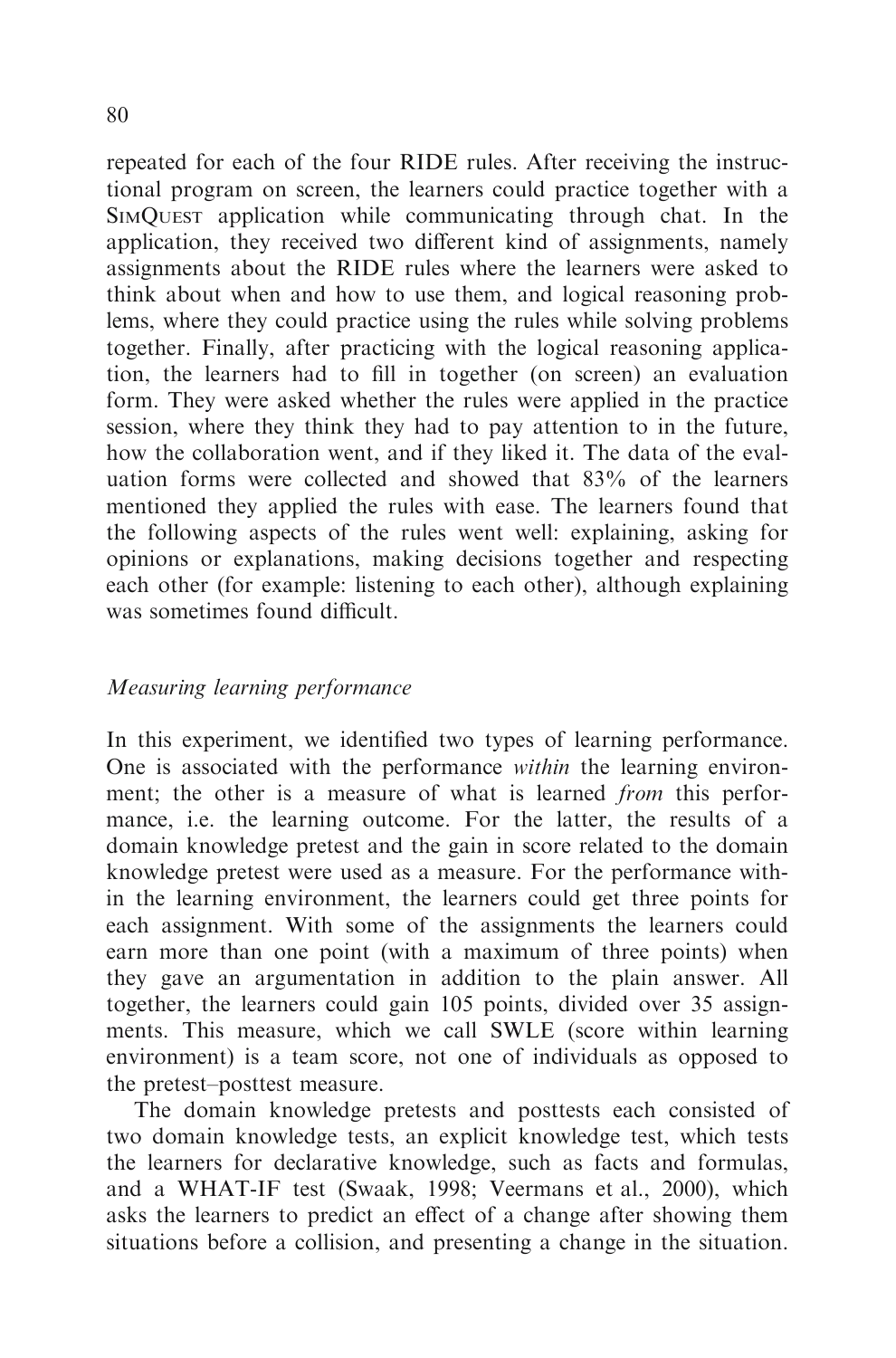Both tests<sup>2</sup> were developed specifically for the domain of Collisions and were administered on screen. The pretests and posttests were both parallel versions of the tests. In earlier experiments (Saab et al., 2005), learners could not finish all the levels of the Collisions application in the time given. That is why the last of the four levels in the application were removed as well as the corresponding items in the pre- and post-tests. The explicit knowledge test consisted of 15 items (originally 20 items) and the WHAT-IF test consisted of 13 items (originally 24).

#### Procedure

For making up dyads, we chose a group composition that is heterogeneous with respect to school achievement, since research has shown that learners working in such groups are more successful working together than learners working in homogeneous groups (Blatchford, et al., 2003). The reason is that the brighter learner can learn from giving elaborated explanations (Webb & Farivar, 1994), while the weaker learner can learn from the explanation given (van der Linden et al., 2000). However, the difference in level between learners should not be too large. We used the grades of the learners, provided by the teachers beforehand, to identify the levels of achievement of the learners. To compose heterogeneous groups we used a method based on the one Pijls et al. (2003) used in their study. All learners received a token: a colored triangle or circle. The color stood for grade (red was either high or low graded, yellow was middle grade), and the shape stood for condition. Subjects were not informed about this meaning. Subjects were free to choose a partner who had a token with the same shape but different color. This assured that the dyads were composed of either a low and a middle graded learner or a middle and a high graded learner, and that learners could choose someone that they liked to work with.

Participants in the study attended two sessions. In the first session, the participants in the experimental group received individual an instructional program on collaboration according to the RIDE rules. In the first session, the control group received an instructional program on how to solve logical reasoning problems, which has nothing to do with the content of the experiment. This session dealt with problems such as: ''Tomorrow it is Wednesday. What day is it four days before yesterday?" After the instruction sessions, all learners practiced with the simulation learning environment SIMQUEST on an application with logical reasoning problems, in a collaborative setting similar to the Colli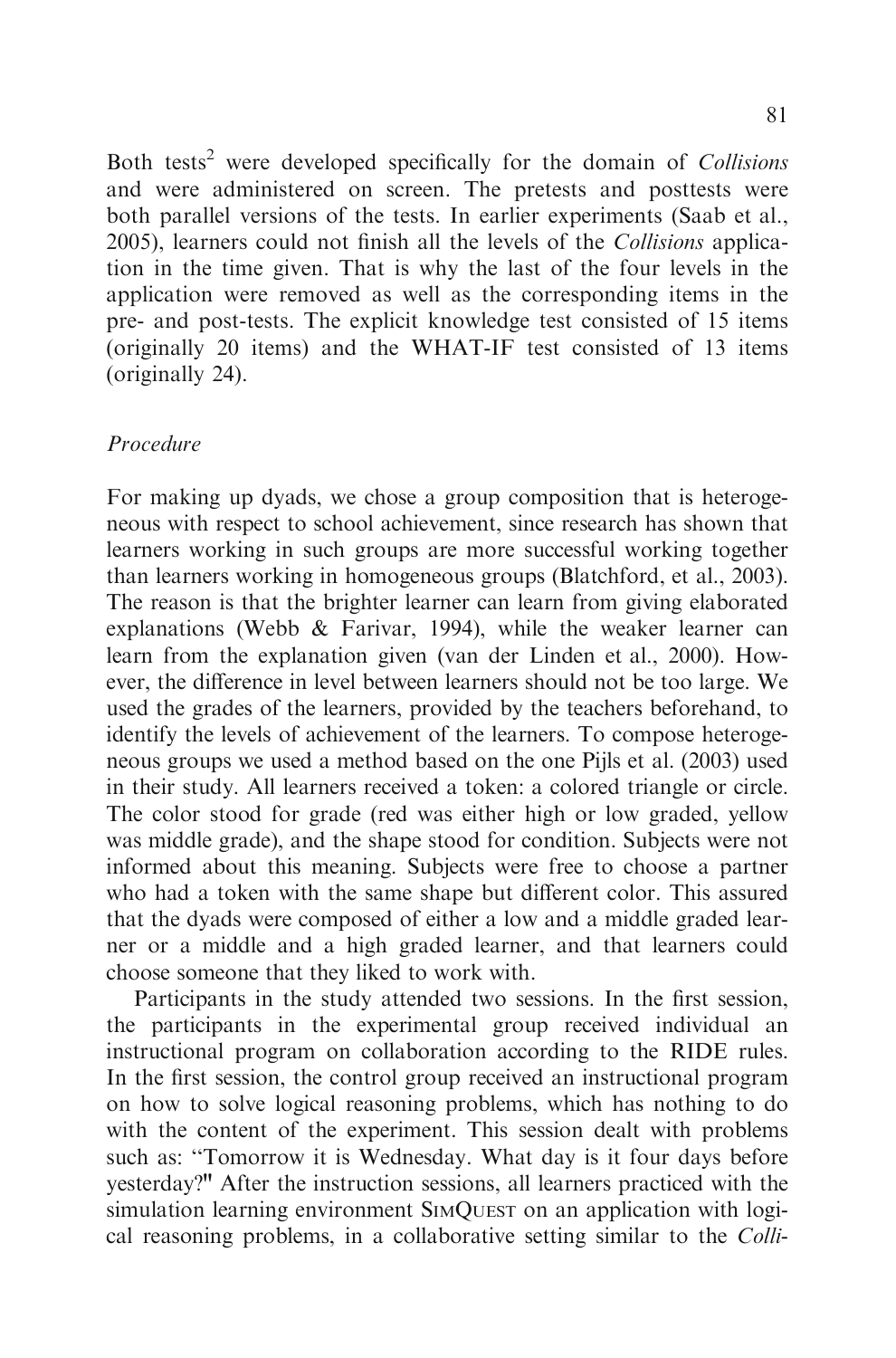sion environment. The answers given during this session were not used in the analyses of this study. In this way, the learners from both groups became acquainted with working together in this learning environment. Furthermore, the learners in the experimental group could practice applying the rules they had learned earlier in the session.

The second session started with the pre-domain knowledge tests for all learners. Then, they worked together for a fixed time of 90 min with the application *Collisions* in the learning environment SIMQUEST, and it ended with the post-domain knowledge tests.

#### Data collection

All communicative and discovery learning activities were logged, as well as the chats, and were put together in a single protocol for each dyad. We coded each activity on three different aspects, namely: (a) communicative activities; (b) discovery transformative learning activities, which promote the generation of information (Njoo & de Jong, 1993); and (c) discovery regulative learning activities, which support and guide the learning process (Njoo & de Jong, 1993) (see Table 1). The communicative part of the analysis scheme is partly based on the analysis scheme that van Boxtel (2000) used in her study of collaborative concept learning. The scheme has been developed and used before in a descriptive study about the frequency of communicative activities used in the discovery learning process and the co-occurrence of communicative and discovery activities (Saab et al., 2005). A chat utterance is defined as a verbalization typed in the chat window (Lebie et al., 1996). Two independent raters rated 10% of the protocols, after both raters were trained in using the analysis scheme. Both raters were blind to the conditions. Cohen's Kappa of inter-rater reliability between the two raters was  $\kappa = 0.89$  for communicative activities,  $\kappa = 0.83$  for transformative discovery activities, and  $\kappa$  = 0.97 for regulative discovery activities, which can be considered as good agreement (Fleiss, 1981).

The analysis scheme for communicative actions is quite generic. In order to see the specific effects of the RIDE instruction, we need to zoom in on a subset of the communicative activities, namely those communicative actions that represent the activities that are promoted in RIDE. As mentioned in the introduction, instruction in the RIDE rules can lead to specific communicative activities. Table 2 shows the RIDE rules and the communicative activities we expect will be elicited by these rules. *Respect* for each other  $(R)$  is represented by an even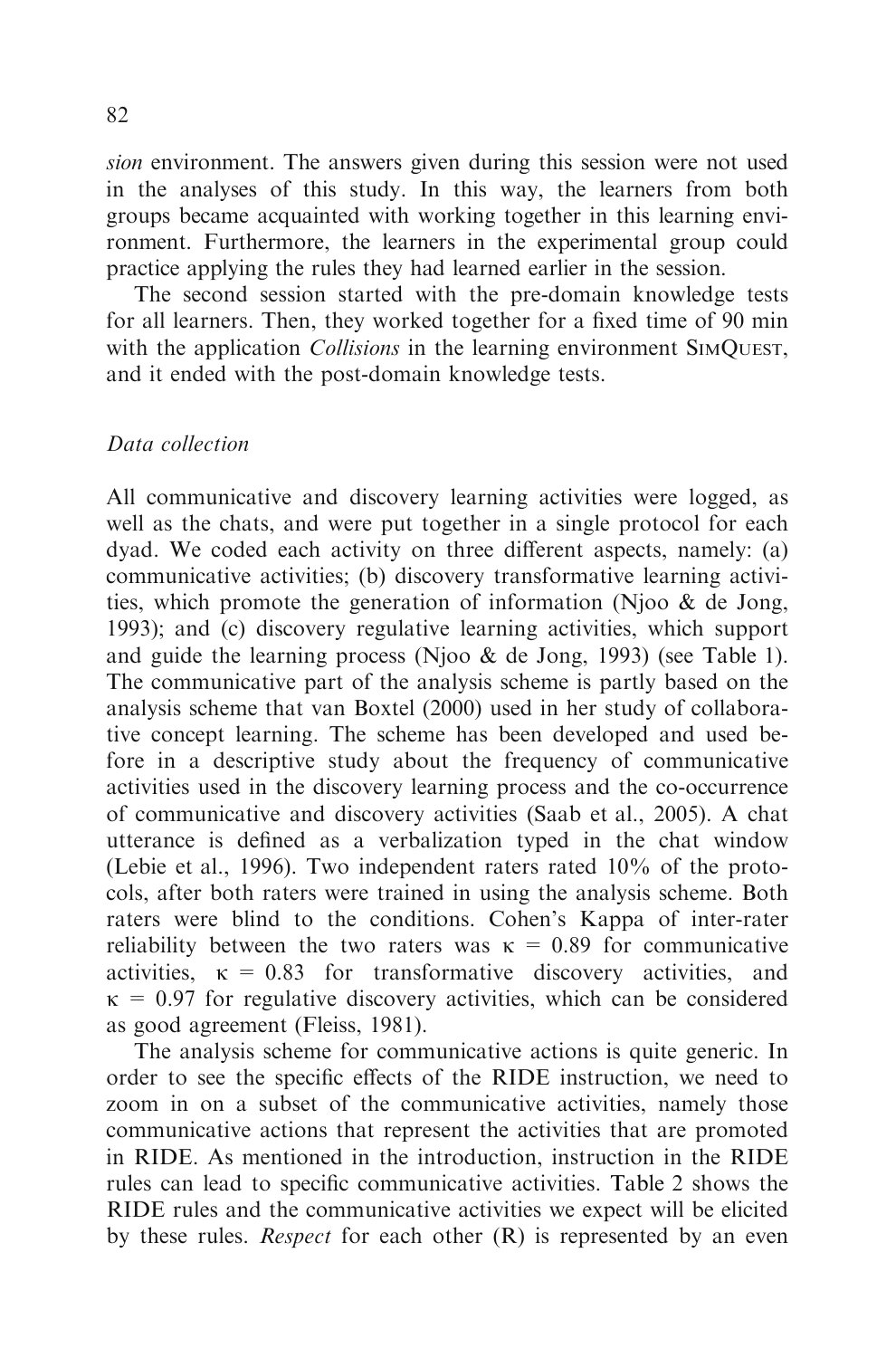| Communicative<br>activities | Discovery transformative<br>activities        | Discovery regulative<br>activities  |
|-----------------------------|-----------------------------------------------|-------------------------------------|
| Informative                 | Orientation                                   | Orientation                         |
| Argumentative               | Identification of parameters<br>and variables | Planning                            |
| Evaluative                  | Collecting data                               | Evaluation                          |
| Negative<br>Positive        | Interpreting data and graphics                | Monitoring                          |
| Elicitative (Asking:)       | Generating hypothesis                         |                                     |
| For Understanding           | Describing and recognizing                    |                                     |
|                             | of relations                                  |                                     |
| For Agreement               | Thinking of alternative answers               |                                     |
| Open questions              | Proposing an answer                           |                                     |
| Critical questions          | Formulating hypotheses                        |                                     |
| After incomprehension       | Thinking of alternative hypotheses            |                                     |
| For action                  |                                               |                                     |
| Responsive                  | Hypothesis testing                            |                                     |
| Informative                 | Experimental design                           |                                     |
| Confirmation/Acceptance     | Predicting                                    |                                     |
| Negative                    | Collecting data                               |                                     |
| <b>Directive</b>            |                                               |                                     |
| Off task                    |                                               |                                     |
| Technical                   | Conclusion                                    |                                     |
| Coordinated                 | Interpreting data and graphics                |                                     |
| Social talk                 | Rejecting hypotheses                          |                                     |
|                             | Concluding                                    |                                     |
|                             | No discovery transformative activity          |                                     |
|                             |                                               | No discovery<br>regulative activity |

Table 1. Analysis scheme used to analyze student's actions and interactions on utterance level

amount of utterances in teams, and little negative individual evaluation. Intelligent collaboration (I) is represented by informative responses, asking for understanding, argumentative, and informative activities. Deciding together (D) is represented by asking for action, confirmation/acceptance, asking for agreement, and coordinated off task talk. Encouraging (E) should lead to an increased occurrence of asking open questions, asking critical questions, asking after incomprehension, and positive individual evaluation.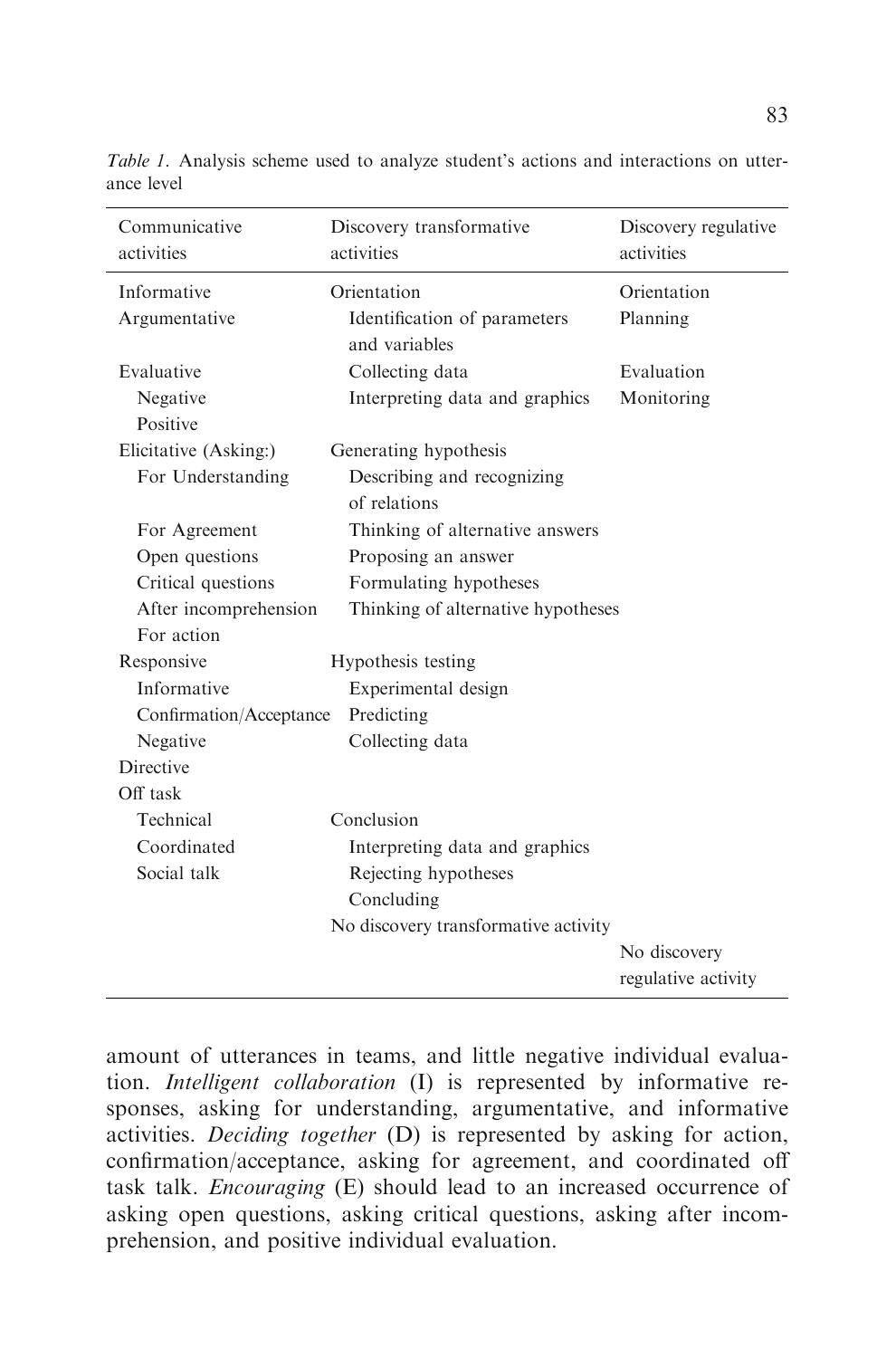| <b>RIDE</b> Rules             | Communicative activities                           |
|-------------------------------|----------------------------------------------------|
| (R) Respect                   | • Less negative individual evaluation (Evaluative) |
|                               | • More symmetry in communication                   |
| (I) Intelligent collaboration | • Informative responses (Responsive)               |
|                               | • Asking for understanding (Elicitative)           |
|                               | • Argumentative activities                         |
|                               | • Informative activities                           |
| (D) Deciding together         | • Asking for action (Elicitative)                  |
|                               | • Confirmation/acceptance (Responsive)             |
|                               | • Asking for agreement (Elicitative)               |
|                               | • Coordinated off task talk (Off task)             |
| (E) Encouraging               | • Asking open questions (Elicitative)              |
|                               | • Asking critical questions (Elicitative)          |
|                               | • Asking after incomprehension (Elicitative)       |
|                               | • Positive individual evaluation (Evaluative)      |

Table 2. Communicative sub- and main activities that represent application of the RIDE rules

#### **Results**

#### Communicative activities

To investigate whether the instructional program leads to more effective communicative activities, we compared the frequencies of communicative activities between the experimental and control group, using a Mann–Whitney U-test with one-tailed testing to see possible significant differences between the two groups. We chose the Mann–Whitney U-test, because of the skewness and the broad distribution of some of the variables. We used absolute frequencies as the time the learners worked with the application was equal for the experimental and the control group.

From Table 3, we see that four groups of communicative activities are significantly more frequently used in the experimental group than in the control group: elicitative, responsive, confirmative/acceptance activities, and asking for action.

We conducted a Mann–Whitney U-test with one-tailed testing to detect possible differences in frequencies of the RIDE rules activities between the experimental and the control group. As the Respect rule is represented by components that are not expressed in frequency of activities they are therefore not used in the analysis. For this rule, the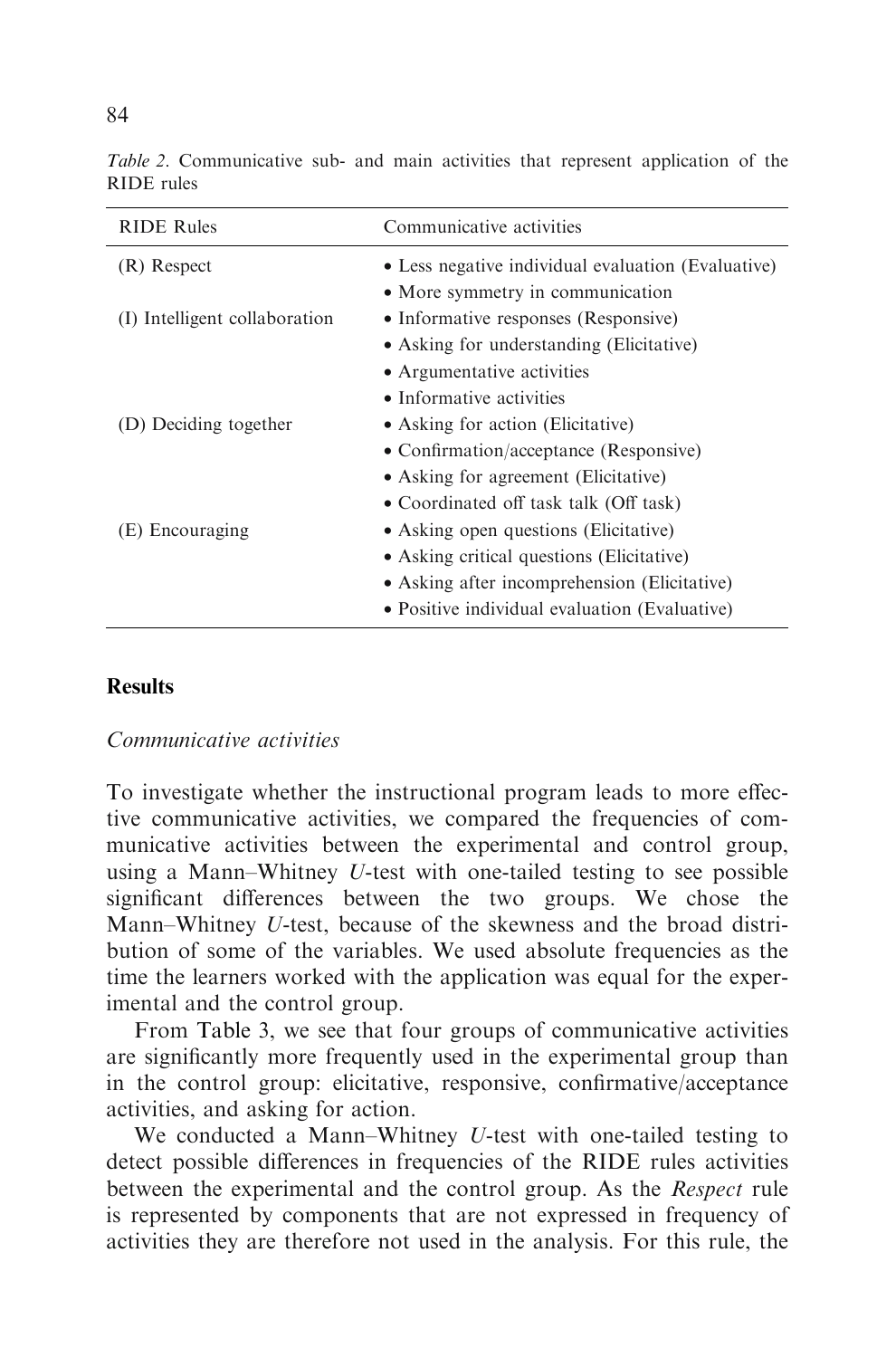| Activities              | Frequencies<br>experimental<br>group |           | Frequencies<br>control group |           | Mann–Whitney $U$ |                |             |  |
|-------------------------|--------------------------------------|-----------|------------------------------|-----------|------------------|----------------|-------------|--|
| Communication           | Mean                                 | <b>SD</b> | Mean                         | <b>SD</b> | U                | $\overline{z}$ | $p^{\rm a}$ |  |
| Informative             | 35.00                                | 16.59     | 28.25                        | 18.22     | 76.0             | 1.152          | 0.132       |  |
| Argumentative           | 24.76                                | 13.82     | 17.33                        | 10.55     | 66.5             | 1.574          | 0.059       |  |
| Evaluation              | 9.24                                 | 5.87      | 8.33                         | 10.12     | 75.5             | 1.177          | 0.123       |  |
| Elicitative             | 37.29                                | 15.28     | 27.83                        | 14.59     | 58.5             | 1.927          | $0.027*$    |  |
| Responsive              | 37.18                                | 14.60     | 26.75                        | 13.79     | 53.0             | 2.174          | $0.015*$    |  |
| Confirmation/acceptance | 34.59                                | 13.79     | 25.00                        | 20.40     | 54.0             | 2.127          | $0.017*$    |  |
| Negative response       | 4.24                                 | 2.95      | 4.25                         | 3.25      | 98.0             | 0.179          | 0.440       |  |
| Directive               | 10.59                                | 7.92      | 10.58                        | 5.60      | 89.5             | 0.556          | 0.293       |  |
| Asking for action       | 16.12                                | 10.22     | 8.58                         | 7.08      | 54.5             | 2.108          | $0.017*$    |  |
| $Off$ task              |                                      |           |                              |           |                  |                |             |  |
| Technical               | 10.88                                | 9.78      | 9.58                         | 8.22      | 95.0             | 0.312          | 0.389       |  |
| Coordinated             | 14.06                                | 8.39      | 15.75                        | 19.01     | 89.0             | 0.577          | 0.293       |  |
| Social talk             | 43.35                                | 27.85     | 48.08                        | 26.85     | 86.0             | 0.709          | 0.250       |  |
| Total                   | 262.47                               | 81.54     | 217.42                       | 104.73    | 67.0             | 1.550          | 0.064       |  |

Table 3. Absolute frequencies of communication activities and the results of a Mann–Whitney U-test for differences

 $*_{p}$  < 0.05.

One-tailed significance.

measures on the components are given. Asymmetry in communication is the difference in amount of utterances between the participants in one team, presented as a percentage of all utterances. Table 4 shows that the communicative activities elicited by the rules Deciding together and Encouraging were used significantly more often in the experimental group.

## Discovery activities

Table 5 shows the frequency of the discovery learning activities (transformative and regulative) and the results of a Mann–Whitney U-test between the experimental group and the control group. The transformative activities describing and recognizing of relations, and concluding were used significantly more often by the experimental group than by the control group. Compared to the control group, the experimental group made significantly more use of the regulative activity evaluation and regulation overall.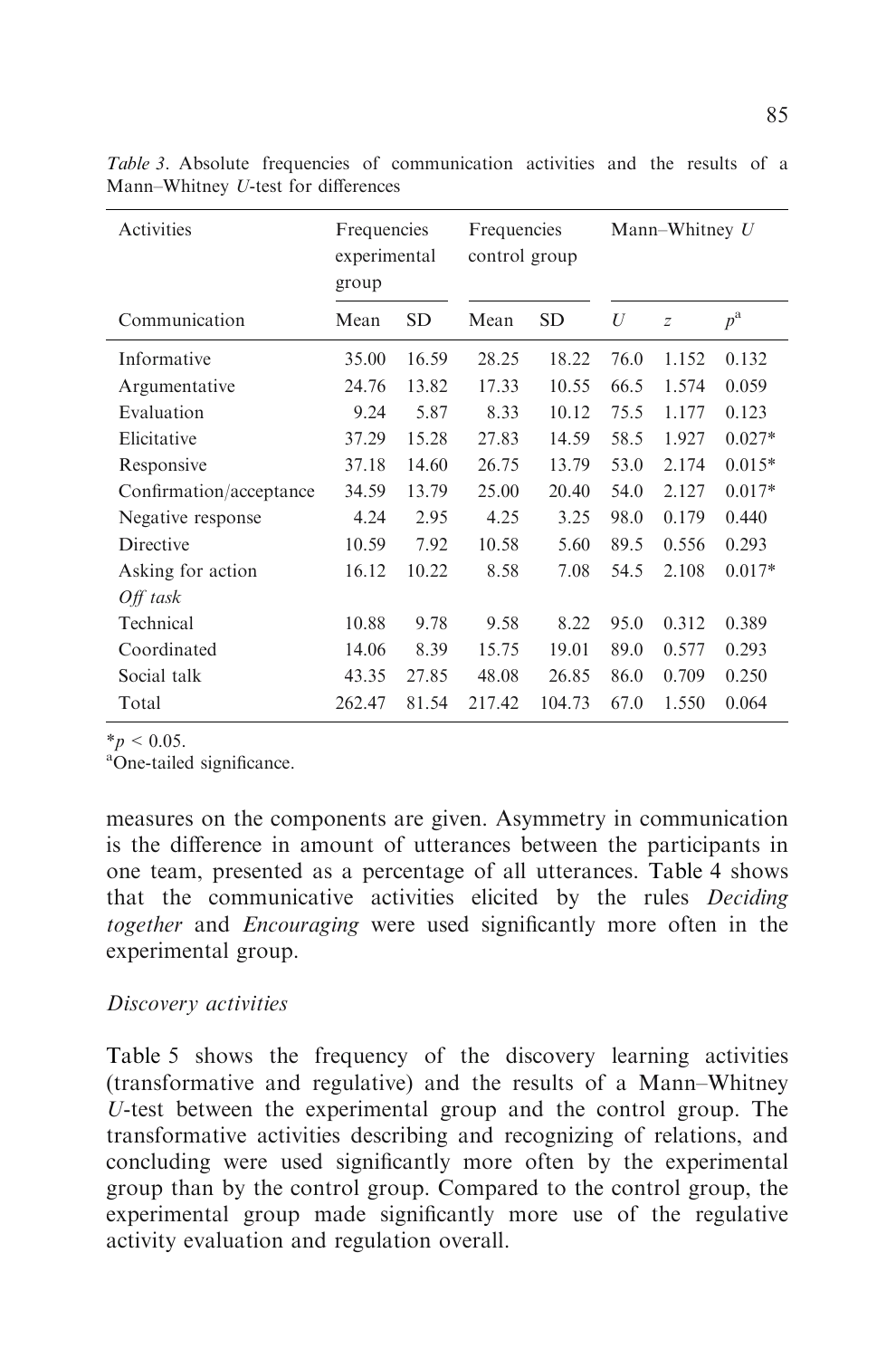| <b>RIDE Rules</b>                                                   | Experimen-<br>tal group | Control<br>group                         |   |   | Mann–Whitney U                         |
|---------------------------------------------------------------------|-------------------------|------------------------------------------|---|---|----------------------------------------|
|                                                                     | Mean SD                 | Mean SD                                  | U | Z | $p^{\rm a}$                            |
| (R) Respect for each other                                          |                         |                                          |   |   |                                        |
| Negative individual evaluation 0.59 0.94 1.58 2.43 80.5 1.069 0.174 |                         |                                          |   |   |                                        |
| Asymmetry in communication 7.75 5.36 10.28 6.24 76.5 1.129 0.132    |                         |                                          |   |   |                                        |
| (in percentages)                                                    |                         |                                          |   |   |                                        |
| (I) Intelligent collaboration                                       |                         | 69.12 32.29 52.17 29.84 72.5 1.307 0.098 |   |   |                                        |
| (D) Deciding together                                               | 79.94                   |                                          |   |   | 26.20 62.08 49.09 49.0 2.349 0.009**   |
| (E) Encouraging                                                     | 24.88                   |                                          |   |   | $11.34$ 15.25 10.98 48.5 2.374 0.008** |

Table 4. Absolute frequencies of RIDE related communicative activities and the results of a Mann–Whitney U-test for differences

 $**_p < 0.01$ .

One-tailed significance.

#### Instruction and discovery activities

Table 6 shows the significant Spearman correlations that were found between the frequencies of the communicative activities associated with the *Intelligent collaboration*, the *Deciding together*, and the Encouraging rule (see Table 2) and the discovery learning activities for the experimental and the control group. Due to the reasons given in earlier in this section, such analysis is not possible for the Respect rule. The communicative activities coupled to the (R)IDE rules correlate with several discovery learning activities in both the experimental and control group, especially the rule Intelligent collaboration. The discovery regulative learning activities monitoring and planning have significant correlations with all the three rules.

## Learning results within the learning environment, related to activities

A one-way between-groups analysis of variance was conducted to detect differences in group scores within learning environment (SWLE) and number of assignments completed between the experimental group and the control group (Table 7). We did not find any significant differences between groups.

To detect which communicative and discovery activities have a positive significant relation with SWLE, we conducted a Spearman correlation analysis between those variables for the experimental and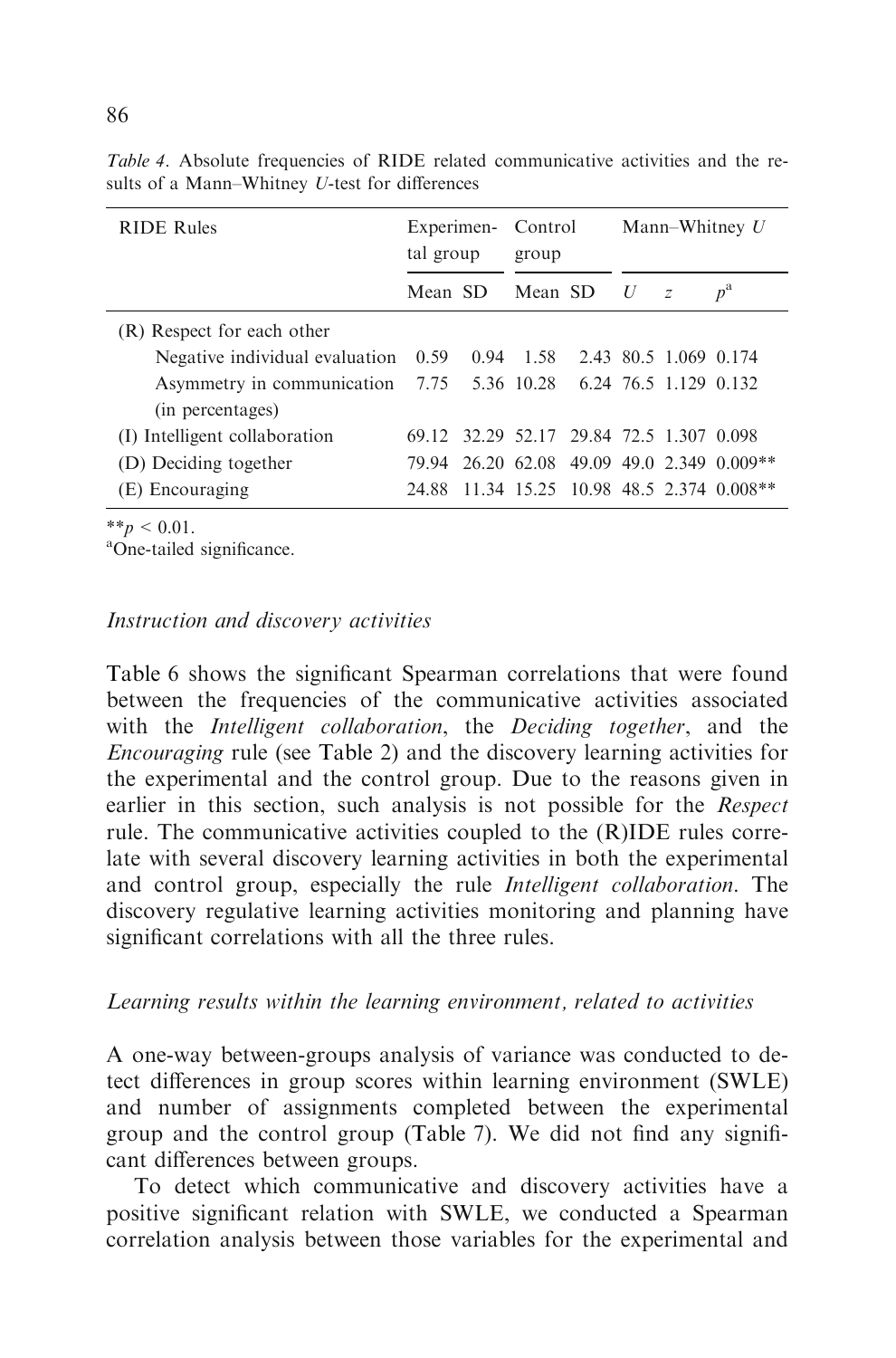| a dependent of the process of the results of the process and the results of a success of the process of the process of the process of the results of a success of the results of a success |                       |                      |               |              |                |                |                         |
|--------------------------------------------------------------------------------------------------------------------------------------------------------------------------------------------|-----------------------|----------------------|---------------|--------------|----------------|----------------|-------------------------|
| Activities                                                                                                                                                                                 | Frequencies           |                      | Frequencies   |              | Mann-Whitney U |                |                         |
|                                                                                                                                                                                            | experimental group    |                      | control group |              |                |                |                         |
|                                                                                                                                                                                            | Mean                  | $\overline{S}$       | Mean          | GS           |                | N              | $p^{\rm a}$             |
| Discovery transformative learning                                                                                                                                                          |                       |                      |               |              |                |                |                         |
| Orientation                                                                                                                                                                                |                       |                      |               |              |                |                |                         |
| Identifying parameters and variables                                                                                                                                                       | 1.12                  | 1.05                 | 0.92          | 1.24         | 87.5           | 0.680          | 0.264                   |
| Collecting data                                                                                                                                                                            | 17.82                 | 8.22<br>3.43         | 14.58         | 5.50<br>2.60 | 83.5           | 0.821          | $\frac{0.210}{0.083}$   |
| Interpreting data and graphics                                                                                                                                                             | 2.65                  |                      | 1.33          |              |                | 1.506          |                         |
| Hypothesis generating                                                                                                                                                                      |                       |                      |               |              |                |                |                         |
| Describing and recognizing of relations                                                                                                                                                    | $7.00\,$              |                      | 3.08          |              |                |                | $0.017*$                |
| Thinking of alternative answers                                                                                                                                                            |                       | 5.29<br>2.92<br>3.12 | 1.83          | 2.64<br>1.95 | 54.0<br>102.0  | 2.138<br>0.000 |                         |
| Proposing an answer                                                                                                                                                                        | 2.18<br>5.12<br>21.53 |                      | 4.75          | 3.86<br>6.71 | $84.0$<br>73.0 | 0.806          | 0.500<br>0.222<br>0.106 |
| Formulating hypotheses                                                                                                                                                                     |                       | 10.78                | 15.50         |              |                | 1.286          |                         |
| Thinking of alternative hypotheses                                                                                                                                                         | 3.00                  | 3.04                 | 3.67          | 2.39         | 84.5           | 0.787          | 0.222                   |

Table 5. Absolute frequencies of discovery learning activities and the results of a Mann–Whitney U-test for differences of a Mann-Whitney  $U_+$ test for different  $\sim$ and the  $\overline{a}$ j  $\frac{1}{1}$  $\alpha$ f disc  $\ddot{\phantom{0}}$  $\Lambda$  begins free  $\overline{a}$ Table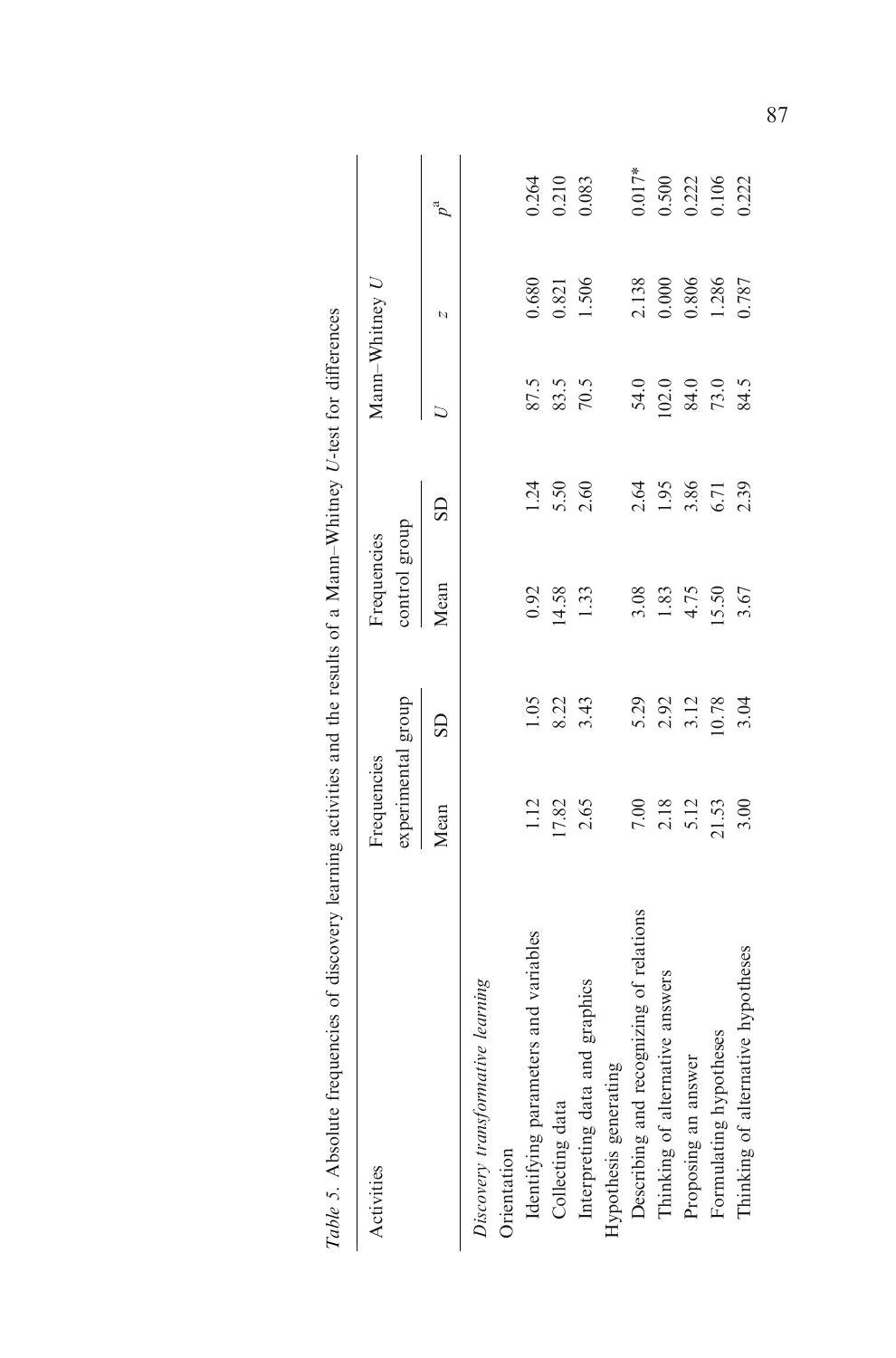| Hypothesis testing                                     |                                                                                                                                                                                                                                 |                                                                  |                                                              |                                                            |                                                                                                                 |                                           |                                                                                            |
|--------------------------------------------------------|---------------------------------------------------------------------------------------------------------------------------------------------------------------------------------------------------------------------------------|------------------------------------------------------------------|--------------------------------------------------------------|------------------------------------------------------------|-----------------------------------------------------------------------------------------------------------------|-------------------------------------------|--------------------------------------------------------------------------------------------|
| Experimental design                                    |                                                                                                                                                                                                                                 |                                                                  |                                                              |                                                            |                                                                                                                 |                                           |                                                                                            |
| Predicting                                             |                                                                                                                                                                                                                                 |                                                                  |                                                              |                                                            |                                                                                                                 | 0.779<br>1.691<br>0.466                   |                                                                                            |
| Collecting data                                        |                                                                                                                                                                                                                                 |                                                                  | $6.92$<br>0.25<br>22.58                                      |                                                            |                                                                                                                 |                                           | 0.222<br>0.098<br>0.324                                                                    |
| Conclusion                                             |                                                                                                                                                                                                                                 |                                                                  |                                                              |                                                            | 84.5<br>72.0<br>91.5                                                                                            |                                           |                                                                                            |
| Interpreting data and graphics                         | 8.7688 12.875.98 30.99 30.99 30.99 30.99 30.99 30.99 30.99 30.99 30.99 30.99 30.99 30.99 30.99 30.99 30.99 30.<br>30.99 30.99 30.99 30.99 30.99 30.99 30.99 30.99 30.99 30.99 30.99 30.99 30.99 30.99 30.99 30.99 30.99 30.99 3 | 8.33<br>0.86 P. 73<br>1.29 P. 75<br>1.20<br>3.25<br>3.20<br>3.20 | 3.67<br>2.23<br>5.7.38<br>3.25<br>3.88<br>3.35<br>5.5<br>5.5 | 743<br>0.870<br>0.900 2432<br>0.923 36.928<br>0.925 36.927 | $70.5$ $70.5$ $70.5$ $70.5$ $70.5$ $70.5$ $70.5$ $70.5$ $70.5$ $70.5$ $70.5$ $70.5$ $70.5$ $70.5$ $70.5$ $70.5$ |                                           |                                                                                            |
| Rejecting hypotheses                                   |                                                                                                                                                                                                                                 |                                                                  |                                                              |                                                            |                                                                                                                 |                                           |                                                                                            |
| Concluding                                             |                                                                                                                                                                                                                                 |                                                                  |                                                              |                                                            |                                                                                                                 |                                           |                                                                                            |
| Total                                                  |                                                                                                                                                                                                                                 |                                                                  |                                                              |                                                            |                                                                                                                 |                                           |                                                                                            |
| Discovery regulative learning                          |                                                                                                                                                                                                                                 |                                                                  |                                                              |                                                            |                                                                                                                 | 1.418<br>1.489<br>1.933<br>1.329          | $0.083$<br>$0.027$ *<br>$0.027$ *<br>$0.033$<br>$0.034$<br>$0.059$<br>$0.059$<br>$0.033$ * |
| Orientation                                            |                                                                                                                                                                                                                                 |                                                                  |                                                              |                                                            |                                                                                                                 |                                           |                                                                                            |
| Monitoring                                             |                                                                                                                                                                                                                                 |                                                                  |                                                              |                                                            |                                                                                                                 | 0.492<br>1.373<br>1.856<br>1.871<br>1.860 |                                                                                            |
| Planning                                               |                                                                                                                                                                                                                                 |                                                                  |                                                              |                                                            |                                                                                                                 |                                           |                                                                                            |
| Evaluation                                             |                                                                                                                                                                                                                                 |                                                                  |                                                              |                                                            |                                                                                                                 |                                           |                                                                                            |
| Total                                                  |                                                                                                                                                                                                                                 |                                                                  |                                                              |                                                            |                                                                                                                 |                                           |                                                                                            |
| <sup>a</sup> One-tailed significance.<br>* $p$ < 0.05. |                                                                                                                                                                                                                                 |                                                                  |                                                              |                                                            |                                                                                                                 |                                           |                                                                                            |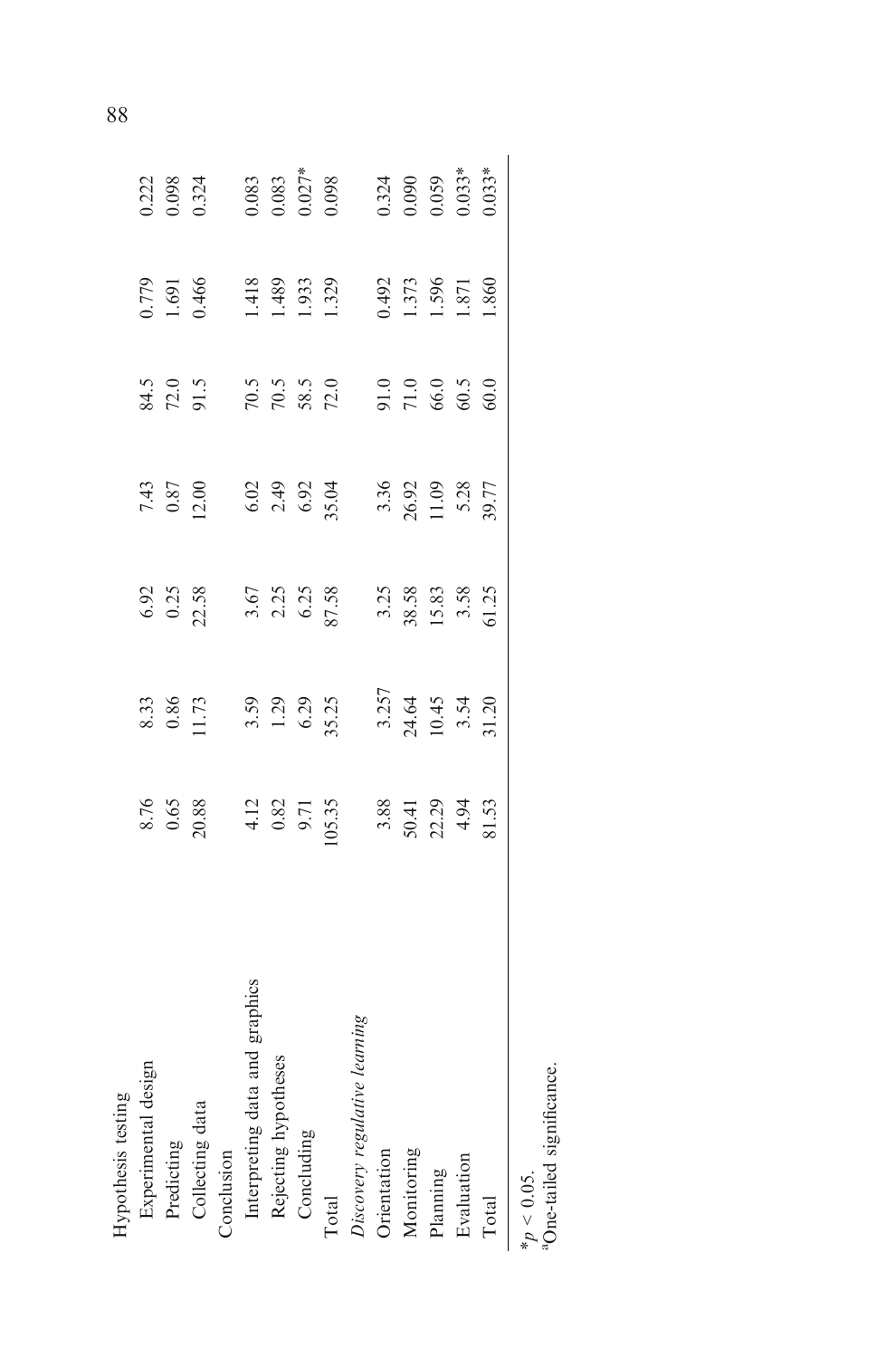| Activities                                 | Intelligent<br>collaboration |             | Deciding<br>together |             | Encouraging |                 |
|--------------------------------------------|------------------------------|-------------|----------------------|-------------|-------------|-----------------|
|                                            | $E^a$                        | $C^{\rm b}$ | $E^a$                | $C^{\rm b}$ | $E^a$       | $C^{\rm b}$     |
| Discovery transformative learning          |                              |             |                      |             |             |                 |
| Orientation                                |                              |             |                      |             |             |                 |
| Identifying parameters and<br>variables    |                              |             |                      |             |             |                 |
| Collecting data                            | $0.534*$                     | $0.581*$    |                      |             |             |                 |
| Interpreting data and<br>graphics          |                              |             |                      |             |             |                 |
| Hypothesis generating                      |                              |             |                      |             |             |                 |
| Describing and recognizing<br>of relations |                              |             |                      |             |             |                 |
| Thinking of alternative<br>answers         |                              | $0.901**$   |                      |             |             |                 |
| Proposing an answer                        | $0.780**$                    | $0.608*$    |                      |             |             |                 |
| Formulating hypotheses                     | $0.757**$                    | $0.708*$    |                      |             |             |                 |
| Thinking of alternative                    | $0.661*$                     |             | $0.662*$             | $0.604*$    |             |                 |
| hypotheses                                 |                              |             |                      |             |             |                 |
| Hypothesis testing                         |                              |             |                      |             |             |                 |
| Experimental design                        |                              |             | $0.504*$             |             |             | $0.859**$       |
| Predicting                                 |                              |             |                      | $0.607*$    |             |                 |
| Collecting data                            | $0.496*$                     |             |                      |             |             |                 |
| Conclusion                                 |                              |             |                      |             |             |                 |
| Interpreting data and                      | $0.545*$                     | $0.734**$   |                      |             |             |                 |
| graphics                                   |                              |             |                      |             |             |                 |
| Rejecting hypotheses                       |                              | $0.682*$    |                      |             |             |                 |
| Concluding                                 | $0.854**$                    | $0.655*$    | $0.485*$             |             |             |                 |
| Total                                      |                              |             |                      |             |             |                 |
| Discovery regulative learning              |                              |             |                      |             |             |                 |
| Orientation                                |                              |             |                      |             |             |                 |
| Monitoring                                 | $0.523*$                     |             | $0.546*$             |             |             | $0.583*$ 0.695* |
| Planning                                   | $0.542*$                     | $0.742**$   | $0.634**$ 0.578*     |             | $0.523*$    |                 |
| Evaluation                                 |                              |             |                      |             |             |                 |
| Total                                      |                              |             |                      |             |             |                 |

Table 6. Significant Spearman correlations between the frequencies of RIDE rule communicative and discovery learning activities for the experimental and the control group

 $*_{p} < 0.05$ .  $*_{p} < 0.01$ .<br><sup>a</sup>Experimental group.

b Control group.

Note: Only significant correlations are shown.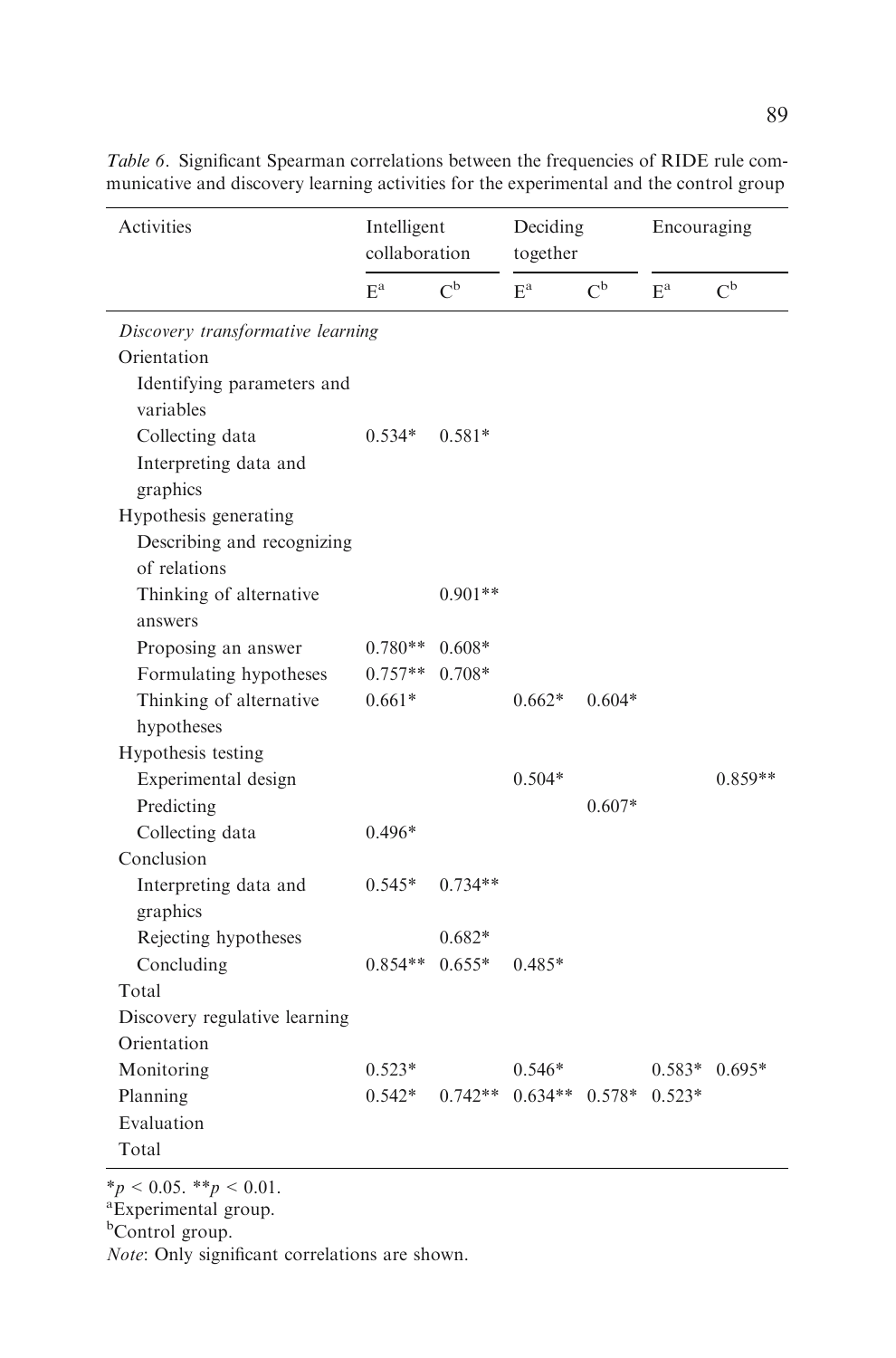|                                    | Experimental<br>group |       |       | Control group $F$ |       | df   | p     |
|------------------------------------|-----------------------|-------|-------|-------------------|-------|------|-------|
|                                    | Mean                  | SD.   | Mean  | <b>SD</b>         |       |      |       |
| <b>SWLE</b>                        | 27.59                 | 10.28 | 29.33 | 14.60             | 0.142 | 1.27 | 0.709 |
| Number of assignments<br>completed | 16.82                 | 5.42  | 18.17 | 5.08              | 0.454 | 1.27 | 0.506 |

Table 7. Anova on SWLE and amount of questions answered between the experimental group and the control group

the control group. We also computed Fisher's Zs scores to compare the correlation of the experimental and control groups. The results are shown in Table 8. In the experimental group there are some significant positive correlations: informative communication, proposing an answer, formulating hypotheses, and collecting data correlate significantly with SWLE. A significant negative correlation is found between SWLE and offtask technical talk in the control group. There are no significant correlations between the frequencies of activities used and SWLE in the control group. In the control group, we found a significant correlation ( $r = 0.61$ ) between the asymmetry of communication and SWLE. We found a significant difference in correlation between the experimental and the control group for formulating hypotheses.

## Learning results on domain knowledge

For technical reasons (i.e. not everything was completely logged), the scores of six participants were not included in the analyses of the preand post-domain knowledge tests. The reliability of the pre- and postdomain knowledge tests was considerably low. Using a covariance analysis with the pretests as a covariate, no significant differences were found between groups.

## Conclusion and discussion

In this article we present an attempt to support communicative processes in a collaborative discovery learning environment by introducing an instructional program before and, represented by prompts, during the learning process. The hypothesis was that this instructional program would lead to more effective communication processes which, in turn, would lead to more productive discovery processes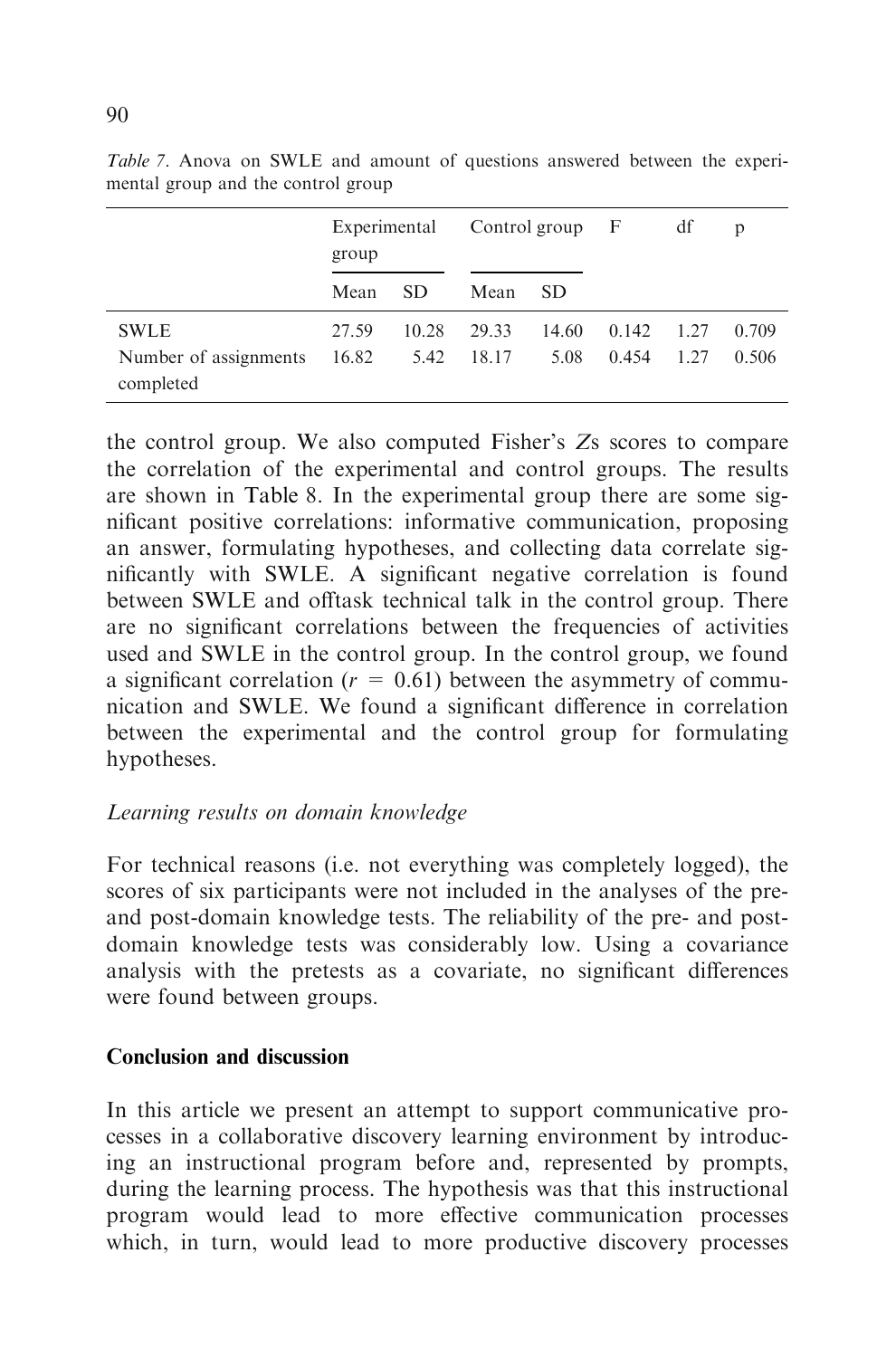Table 8. Correlations between frequencies of communicative and discovery activities and learning results within the learning environment (SWLE) for both experimental and control group, as well as a Fisher's z-test on the differences between these correlations

|                                   | <b>SWLE</b>           |                  |                  |                  |
|-----------------------------------|-----------------------|------------------|------------------|------------------|
| Communicative activities          | Experimental<br>group | Control<br>group | $Z^{\mathrm{a}}$ | $\boldsymbol{p}$ |
|                                   |                       |                  |                  |                  |
| Informative                       | $0.51*$               | $-0.23$          | 1.87             | 0.06             |
| Argumentative                     | 0.31                  | $-0.16$          | 1.13             | 0.26             |
| Evaluation                        | 0.38                  | 0.34             | 0.11             | 0.91             |
| Elicitative                       | $-0.02$               | $-0.13$          | $-0.17$          | 0.87             |
| Responsive                        | $-0.12$               | 0.00             | $-0.28$          | 0.78             |
| Confirmation/acceptance           | 0.13                  | 0.15             | $-0.05$          | 0.96             |
| Negative response                 | 0.36                  | 0.03             | 0.81             | 0.42             |
| <b>Directive</b>                  | $-0.02$               | $-0.47$          | 1.15             | 0.25             |
| Asking for action                 | 0.08                  | 0.26             | $-0.44$          | 0.66             |
| Off task                          |                       |                  |                  |                  |
| Technical                         | $-0.61**$             | 0.08             | $-0.185$         | 0.06             |
| Coordinated                       | 0.11                  | 0.04             | 0.16             | 0.87             |
| Social talk                       | 0.36                  | 0.33             | 0.08             | 0.94             |
| Total                             | 0.28                  | 0.07             | 0.51             | 0.61             |
| Discovery transformative learning |                       |                  |                  |                  |
| Orientation                       |                       |                  |                  |                  |
| Identifying parameters            | $-0.12$               | 0.08             | $-0.47$          | 0.64             |
| and variables                     |                       |                  |                  |                  |
| Collecting data                   | 0.35                  | 0.10             | 0.62             | 0.53             |
| Interpreting data and graphics    | 0.24                  | 0.16             | 0.20             | 0.85             |
| Hypothesis generating             |                       |                  |                  |                  |
| Describing and recognizing        | $-0.58*$              | $-0.13$          | $-1.24$          | 0.21             |
| of relations                      |                       |                  |                  |                  |
| Thinking of alternative answers   | 0.09                  | $-.49$           | 1.47             | 0.14             |
| Proposing an answer               | $0.55*$               | $-0.09$          | 1.66             | 0.10             |
| Formulating hypotheses            | $0.61**$              | $-.27$           | 2.31             | $0.02*$          |
| Thinking of alternative           | $-0.01$               | $-0.01$          | 0.00             |                  |
| hypotheses                        |                       |                  |                  |                  |
| Hypothesis testing                |                       |                  |                  |                  |
| Experimental design               | $-0.24$               | $-0.49$          | 0.68             | 0.50             |
| Predicting                        | 0.16                  | $-.40$           | 1.37             | 0.17             |
| Collecting data                   | $0.55*$               | 0.20             | 0.97             | 0.33             |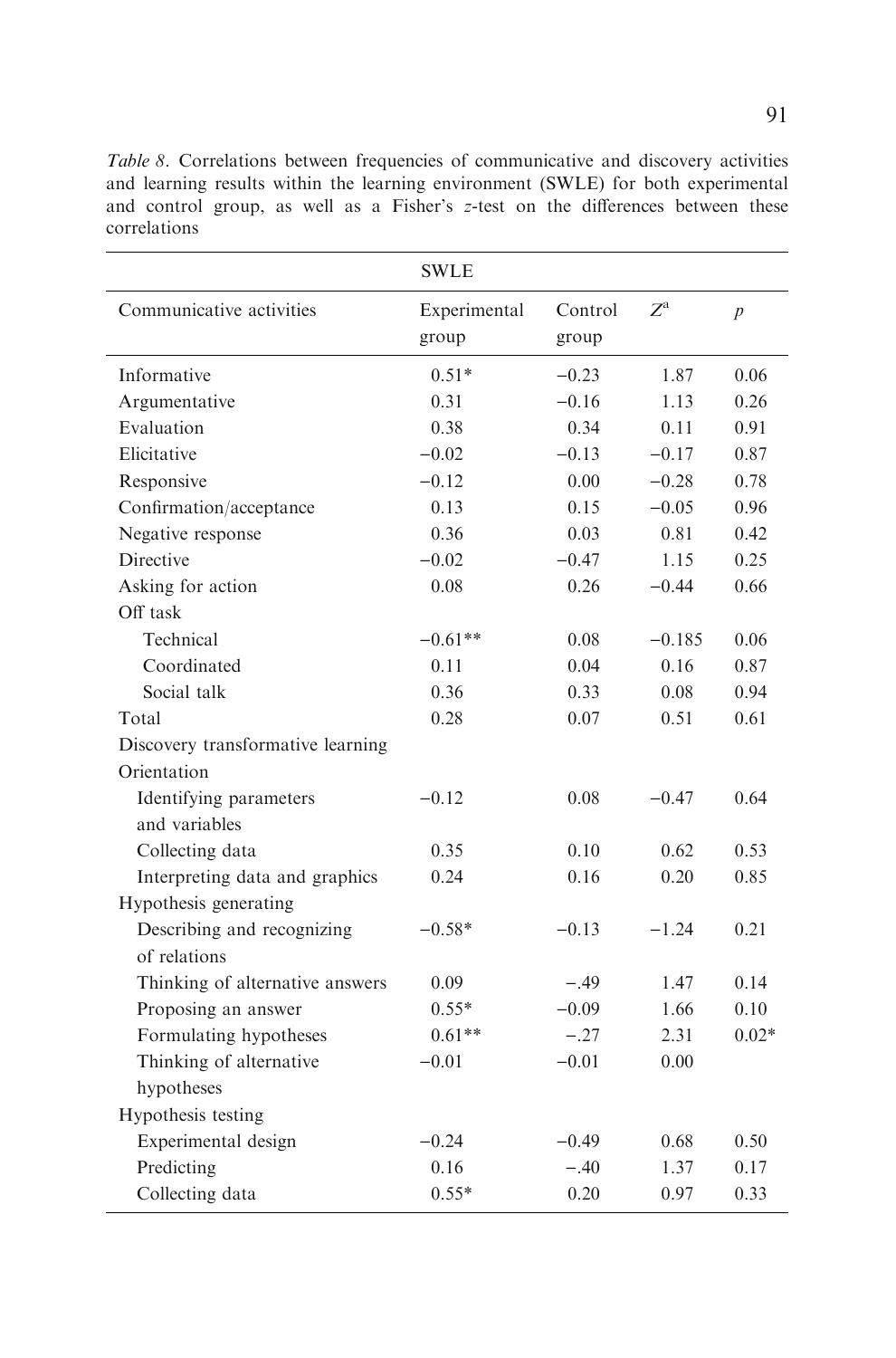| <i>Table 8.</i> Continued |  |
|---------------------------|--|
|---------------------------|--|

|                               | <b>SWLE</b>           |                  |             |                  |
|-------------------------------|-----------------------|------------------|-------------|------------------|
| Communicative activities      | Experimental<br>group | Control<br>group | $Z^{\rm a}$ | $\boldsymbol{p}$ |
| Conclusion                    |                       |                  |             |                  |
| Interpreting data             | $-0.22$               | $-0.20$          | $-0.05$     | 0.96             |
| and graphics                  |                       |                  |             |                  |
| Rejecting hypotheses          | $-0.00$               | 0.11             | $-0.26$     | 0.80             |
| Concluding                    | 0.39                  | $-0.06$          | 1.10        | 0.27             |
| Total                         | 0.46                  | $-0.15$          | 1.52        | 0.13             |
| Discovery regulative learning |                       |                  |             |                  |
| Orientation                   | 0.20                  | $-0.22$          | 1.00        | 0.32             |
| Monitoring                    | 0.05                  | $-0.42$          | 1.16        | 0.24             |
| Planning                      | 0.30                  | 0.04             | 0.63        | 0.53             |
| Evaluation                    | 0.04                  | $-0.12$          | 0.38        | 0.71             |
| Total                         | 0.18                  | $-0.34$          | 1.25        | 0.21             |
| Asymmetry in communication    | 0.42                  | $0.61*$          | $-0.61$     | 0.54             |

 $*_p$  < 0.05,  $*_p$  < 0.01.

 ${}^aZ$  scores computed for the differences of Fisher's  $Z$ ' scores for both sets of correlations.

and better learning results. The instructional program is centered on the RIDE rules: Respect, Intelligent collaboration, Deciding together, and Encouraging. The results of our study show that the instruction indeed leads to more effective communicative activities. Learners receiving the RIDE instruction use more communicative activities associated with the RIDE rules, especially those associated with Deciding together (D) and Encouraging (E). These learners asked more questions than did the learners not receiving the RIDE instruction. Among the questions asked by the experimental group were requests for agreement, open questions, critical questions and questions after incomprehension. The experimental group also gave more informative answers, agreed more often, and asked their partner more often to perform an action in the learning environment. As mentioned by several researchers (Webb & Farivar, 1994; Mercer, 1996; King, 1997; Baker et al., 1999; Wegerif et al., 1999; van Boxtel et al., 2000; Veerman et al., 2000) these activities should contribute to more effective learning. This indicates that that these learners were working more collaboratively than the control group. Thus, the first part of the research question, whether the instruction leads to improved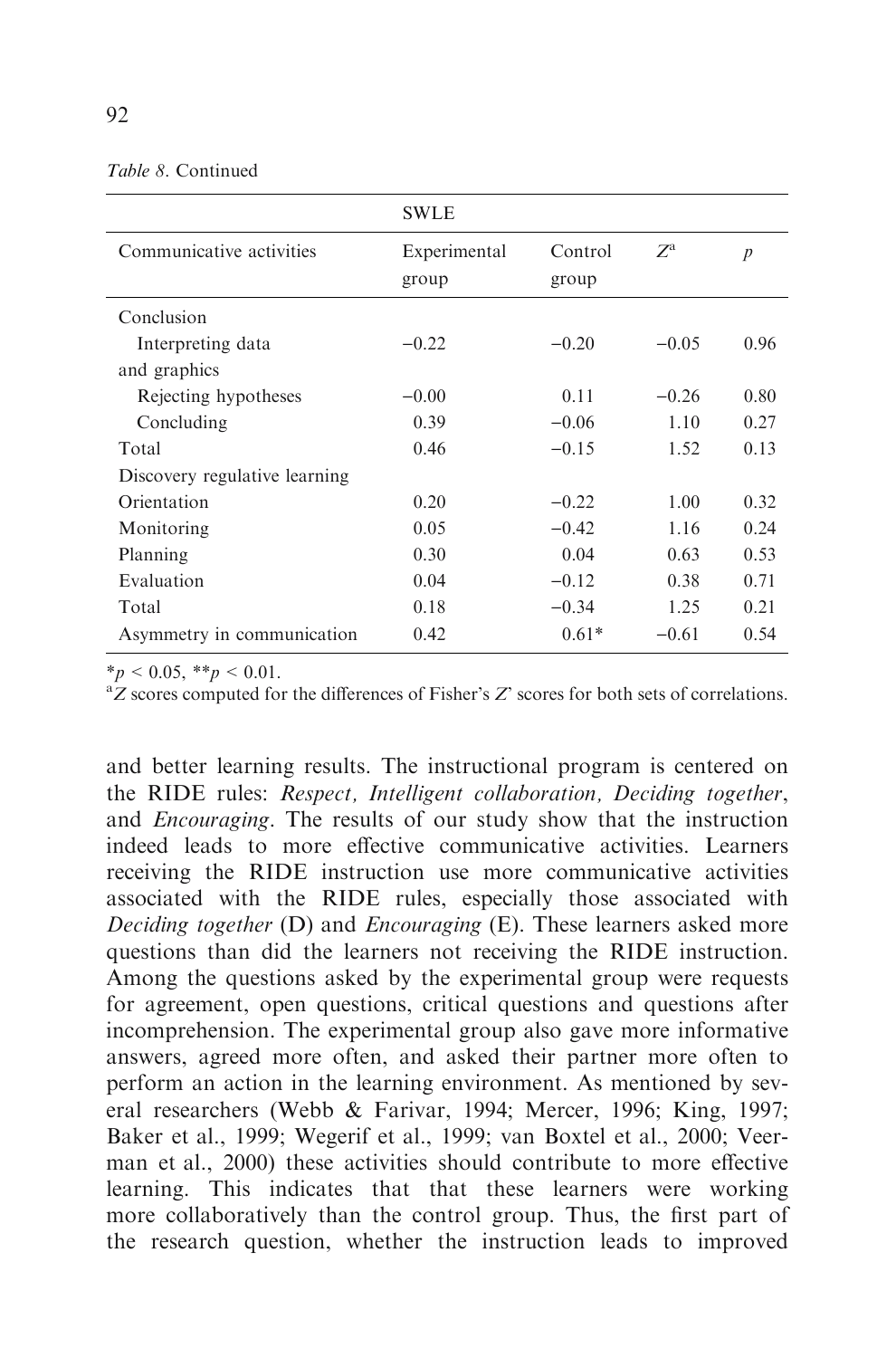communication, can be answered in some ways. This finding is in line with other studies in which learners benefited from instruction in effective communication, but in which communication took place faceto-face, rather than through chat (e.g., Hoek, 1998; Mercer, 1996; RojasDrummond & Mercer, 2003; Swing & Peterson, 1982; Wegerif et al., 1999).

The second research question, whether this improved communication leads to a more productive discovery process, requires a more complicated answer. We see an increase in a few transformative discovery processes (describing and recognizing of relations, and concluding) and an overall increase of regulative processes in the experimental group, indicating that the improved communication resulting from the instruction leads to more regulation of the learning process. As computing a number of variance analyses increases the probability of chance capitalization, we have to point out that the results with respect to the increase of transformative discovery processes should be interpreted with care.

We also see another important effect in the data. We find a number of correlations between communicative activities associated to the RIDE rules with transformative and regulative discovery learning activities, especially for Intelligent collaboration (I). These correlations are found for learners in both groups. The correlations indicate that there is a positive relationship between Intelligent collaboration, which includes informative responses, learners asking for understanding, argumentative activities and informative activities, and the occurrence of productive discovery processes. In an earlier study of Saab et al. (2005) almost the same correlations were found between the communicative activities represented by the rule Intelligent collaboration and the discovery activities mentioned. Relations between the rules Deciding together and Encouragingon the one hand and the transformative discovery activity concluding and the regulative discovery activities monitoring and planning on the other hand were found, too. The use of these activities were also induced by the instructional program, since they were significantly more used in the group that received the instructional program. However, while the instruction has the greatest effect on the D and E part of the RIDE rules, the I part seems to have the most influence on discovery processes.

We did not find significant differences between the experimental and the control group for results of working within the learning environment (the SWLE score). A possible explanation of this may be that the learners did not spend a sufficiently long time within the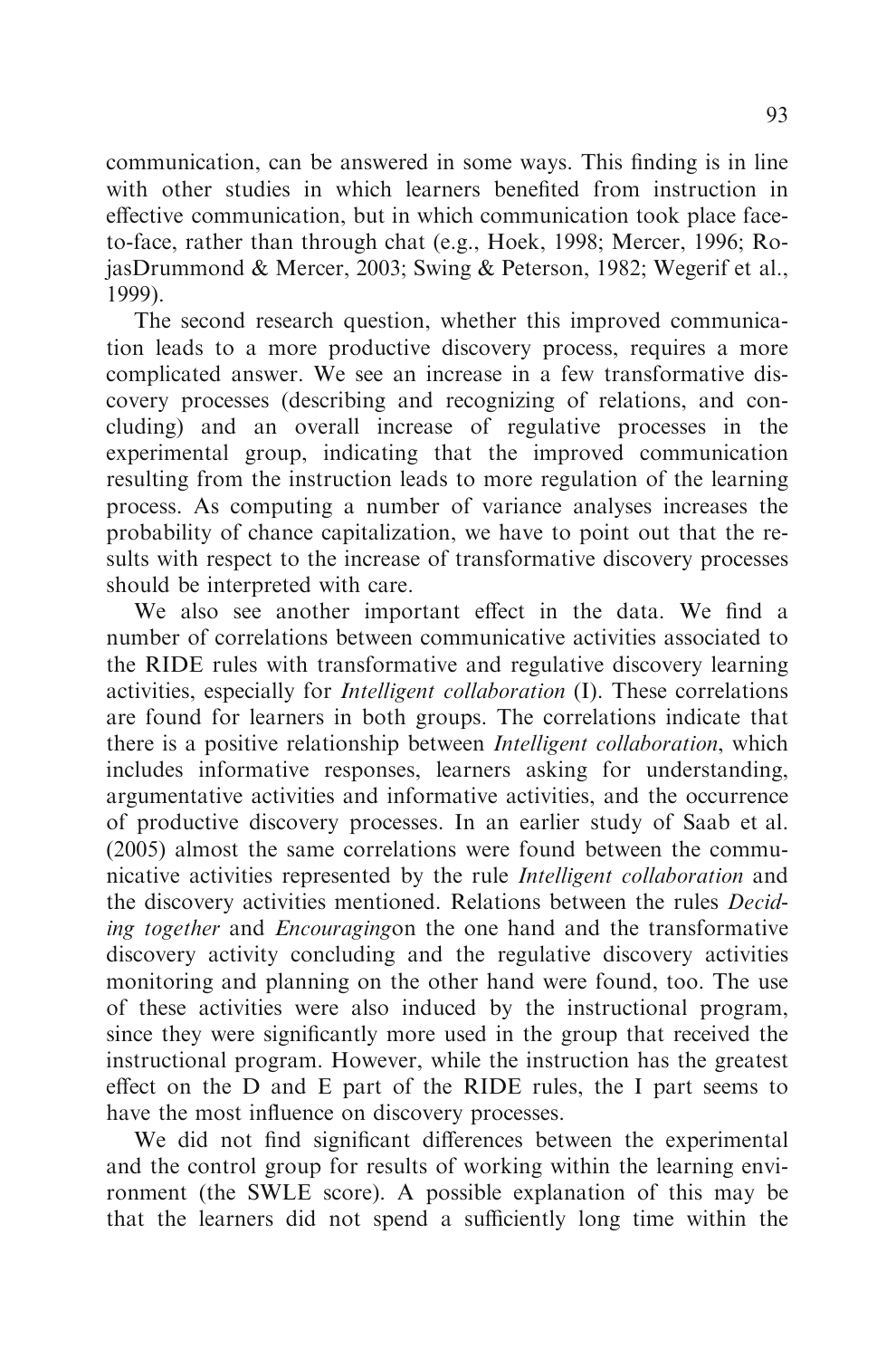learning environment to realize to the full the potential of the learning environment to change the discovery process. Moreover, learning to apply the RIDE rules may have increased the load on the learners who received this instructional program. The learners that received the RIDE rules were given prompts during the learning process. Although prompting rules can have a positive effect (cf. Howe  $\&$ Tolmie, 1998), it takes time to read them and follow up the instruction, which can result in finishing fewer assignments in a fixed amount of time. Kozma (1991) found that not all learners make use of or respond to prompts in a similar way. In this study, in which Kozma examined the impact of computer-based tools and embedded prompts on college writers, it was found that novices responded to the prompts differently than advanced writers. Thus, learners' use of prompts also depends on their existing skills and knowledge. Therefore, differences in learners' prior skills and knowledge should be taken into account when designing supportive measures for collaborative discovery learning. Not all support is likely to be equally effective for all kinds of learning. In our study, it is possible that learners were given not enough time to acquaint themselves with the support offered, meaning that during the experimental session, they could give less attention than needed to construct new knowledge.

When investigating the relation between communicative and discovery learning processes and the SWLE score, we see a difference between the groups. The SWLE correlates in the experimental group with informative, hypothesis and answer generating activities, as well as with collecting data, whereas there are no significant relations between activities and SWLE in the control group. Between the experimental and control groups, there is a significant difference in correlations for formulating hypotheses. In the experimental group, learners who often formulated hypotheses had better learning results while working with the learning environment. A similar relation was not found in the control group. This indicates that learners who received the instructional program were able to use this activity more effectively than learners who did not receive this instructional program.

In the control group we found that a high score on SWLE was positively related with an unbalanced amount of utterances. In cases where one dominant participant did most of the chatting, the learning results within the learning environment were better than in cases where both participants contributed evenly. This suggests that the collaboration in the control group has a detrimental effect on the learning process and that good score on SWLE was almost completely due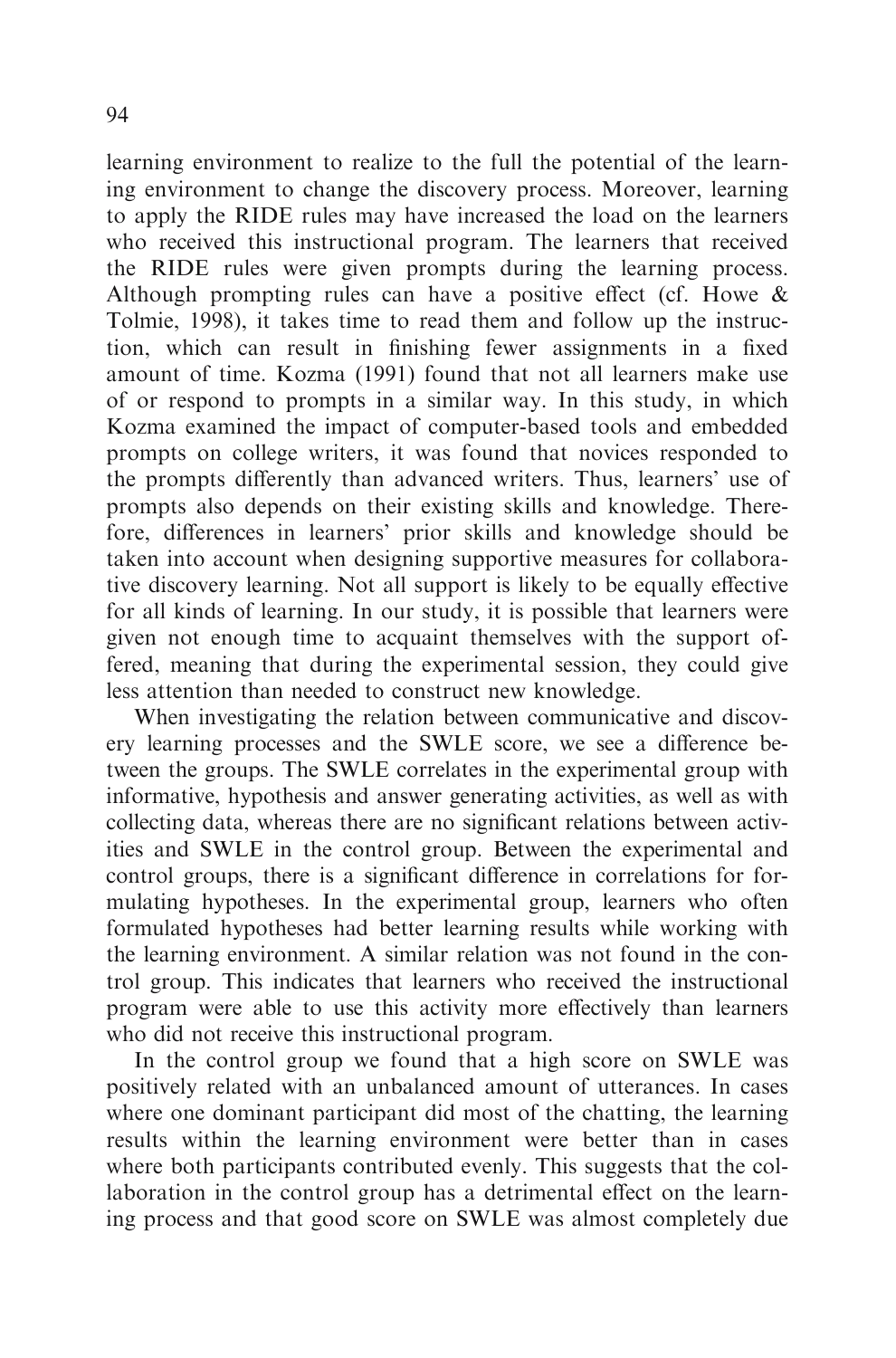to the effort of one participant. Such an effect was not found in the experimental group.

We can conclude from this study that the RIDE instruction leads to more constructive communication, and more and effective discovery learning activities, but not directly to better discovery learning results. The RIDE instruction supported the communication leading to a more productive discovery learning process.

This study explored the potential of providing instruction on communication in order to improve the performance in collaborative discovery learning environments. We found that instructing learners in how to communicate effectively can result in improved communication and that this may give rise to better discovery learning, but still these effects on discovery processes and results are indirect and somewhat limited. Therefore, a possible next step to take is to design a learning environment in such a way that the beneficial communicative activities are elicited by the communication instructional program, for example, by letting the learners practice more often with the RIDE rules, as well as by cognitive tools that elicit communicative actions in the specific discovery learning context.

#### **Notes**

- 1. ''Collisions'' was developed by Hans Kingma and Koen Veermans (Universiteit Twente). SimQuest was developed in the SERVIVE project coordinated by the Universiteit Twente.
- 2. Both tests were developed by Janine Swaak (Swaak, 1998).

#### References

- Baker, M.J., Hansen, T., Joiner, T. & Traum, D. (1999). The role of grounding in collaborative learning tasks. In P. Dillenbourg, (ed.), Collaborative learning: cognitive and computational approaches, pp. 31–63. Pergamon/Elsevier Science: Amsterdam.
- Baker, M.J. & Lund, K. (1997). Promoting reflective interactions in a CSCL environment. Journal of Computer Assisted Learning 13: 175–193.
- Blatchford, P., Kutnick, P., Baines, E. & Galton, M. (2003). Toward a social pedagogy of classroom group work. International Journal of Educational Research 39: 153–172.
- Boxtel, C. van (2000). Collaborative concept learning. Collaborative learning tasks, student interaction, and the learning of physics concepts. Doctoral dissertation, University Utrecht, Utrecht, The Netherlands.
- Boxtel, C. van, Linden, J. van der & Kanselaar, G. (2000). Deep processing in a collaborative learning environment. In H. Cowie and G.M. Aalsvoortvan der, (eds), Social interaction in learning and instruction, pp. 161–178. Pergamon Press; Elsevier Science: Amsterdam.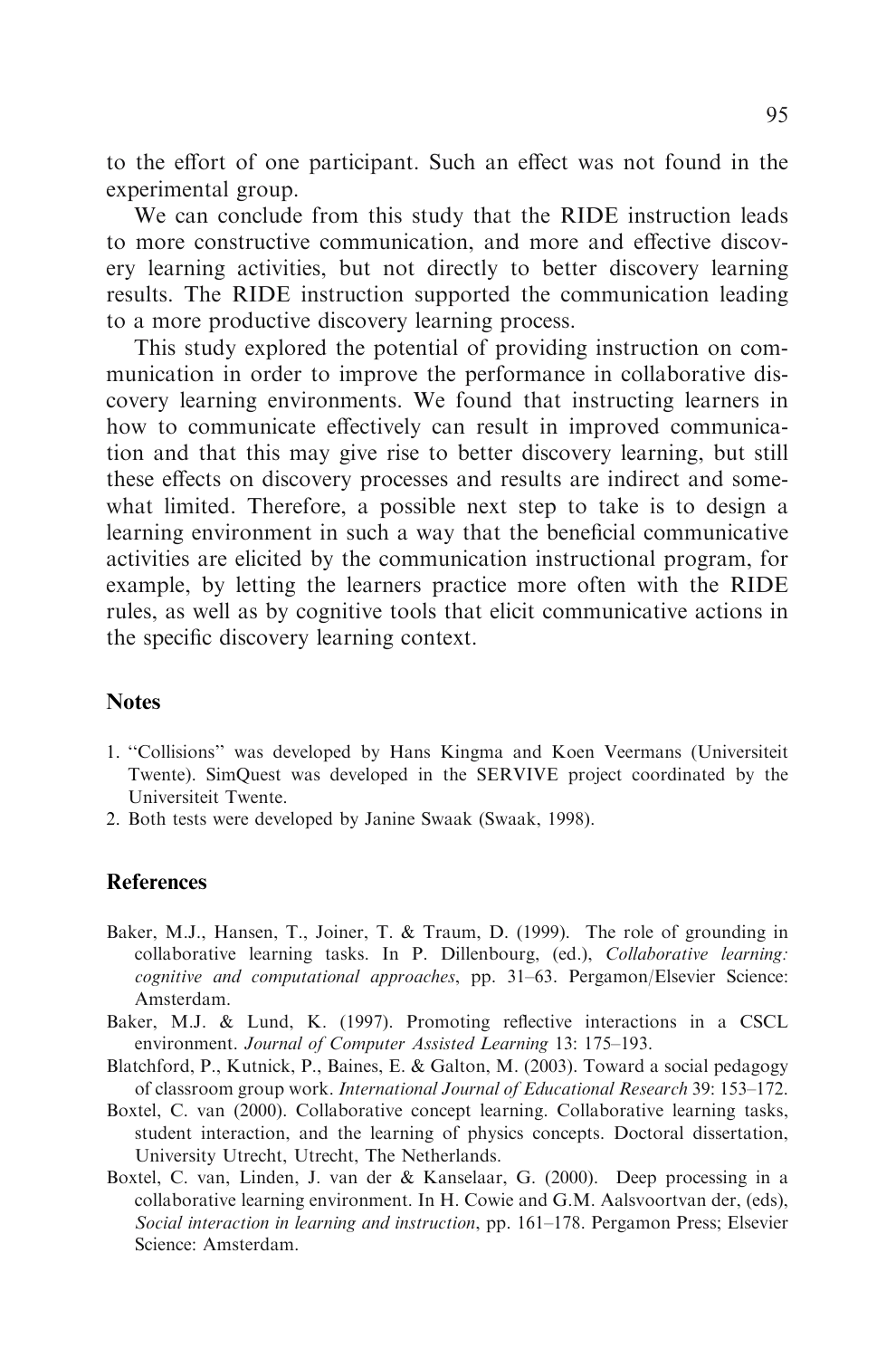- Chan, C.K.K. (2001). Peer collaboration and discourse patterns in learning from incompatible information. Instructional Science 29: 443–479.
- Chan, C., Burtis, J. & Bereiter, C. (1997). Knowledge-building as a mediator of conflict in conceptual change. Cognition and Instruction 15: 1–40.
- Chi, M.T.H., Bassok, M., Lewis, M.W., Reiman, P. & Glaser, R. (1989). Selfexplanations: How students study and use examples in learning to solve problems. Cognitive Science 13: 145–182.
- Dekker, R. & Elshout-Mohr, M. (1998). A process model for interaction and mathematical level raising. Educational Studies in Mathematics 36: 303–314.
- Ebbens, S., Ettekoven, S. & Rooijen, J. van (1997). Samenwerkend leren. Praktijkboek (Collaborative learning. Practical book). Groningen: Wolters-Noordhoff.
- Ettekoven, S. (1997). Samenwerkend leren in de praktijk. Valkuilen of uitdagingen? (Collaborative learning in practice. Pitfalls or challenges?). In P. Leenheer, P.R.J. Simons and J. Zuylen, (eds), Didactische verkenningen van het studiehuis (Didactic explorations of the studiehuis), pp. 89–97. Tilburg: MesoConsult B.V.
- Fleiss, J.L. (1981). Statistical methods for rates and proportions. New York: John Wiley & Sons.
- Hendricks, C.C. (2001). Teaching causal reasoning through cognitive apprenticeship: What are results from situated learning? The Journal of Educational Research 94(5): 302–311.
- Hoek D.J. (1998). Social and cognitive strategies in cooperative groups: Effects of strategy instruction in secondary mathematics. Unpublished doctoral dissertation, University of Amsterdam, Amsterdam, The Netherlands.
- Howe, C. & Tolmie, A. (1998). Computer support for learning in collaborative contexts: Prompted hypothesis testing in physics. Computers & Education 3-4: 223-235.
- Jager, B. de, Reezigt, G.J. & Creemers, B.P.M. (2002). The effects of teacher training on new instructional behaviour in reading comprehension. Teaching and Teacher Education 18: 831–842.
- Joolingen, W.R. van (1999). Cognitive tools for discovery learning. International Journal of Artificial Intelligence and Education 10: 385–397.
- Joolingen, W.R. van & Jong, T. de (2003). SimQuest, authoring educational simulations. In T. Murray, S. Blessing and S. Ainsworth, (eds), *Authoring tools* for advanced technology learning environments: toward cost-effective adaptive, interactive, and intelligent educational software, pp. 1–31. Kluwer: Dordrecht.
- King, A. (1997). ASK to THINK-TEL WHY : A model of transactive peer tutoring for scaffolding higher level complex learning. *Educational Psychologist* 32(4): 221-235.
- Kozma, R.B. (1991). The impact of computer-based tools and embedded prompts in writing. Cognition & Instruction 8(1): 1–27.
- Lajoie, S.P. (1993). Cognitive tools for enhancing learning. In S.P. Lajoie and S.J. Derry, (eds), Computers as cognitive tools, pp. 261–289. Erlbaum: Hillsdale, NJ.
- Lazonder, A.W., Wilhelm, P. & Ootes, S.A.W. (2003). Using sentence openers to foster student interaction in computer-mediated learning environments. Computers & Education 41(3): 291–308.
- Lebie, L., Rhoades, J.A. & McGrath, J.E. (1996). Interaction process in computer mediated and face-to-face groups. Computer Supported Cooperative Work 4(2-3): 127–152.
- Linden, J. van der, Erkens, G., Schmidt, H. & Renshaw, P. (2000). Collaborative learning. In P.R.J. Simons, J. Lindenvan der and T. Duffy, (eds), New learning, pp. 37–55. Kluwer Academic Publishers: Dordrecht.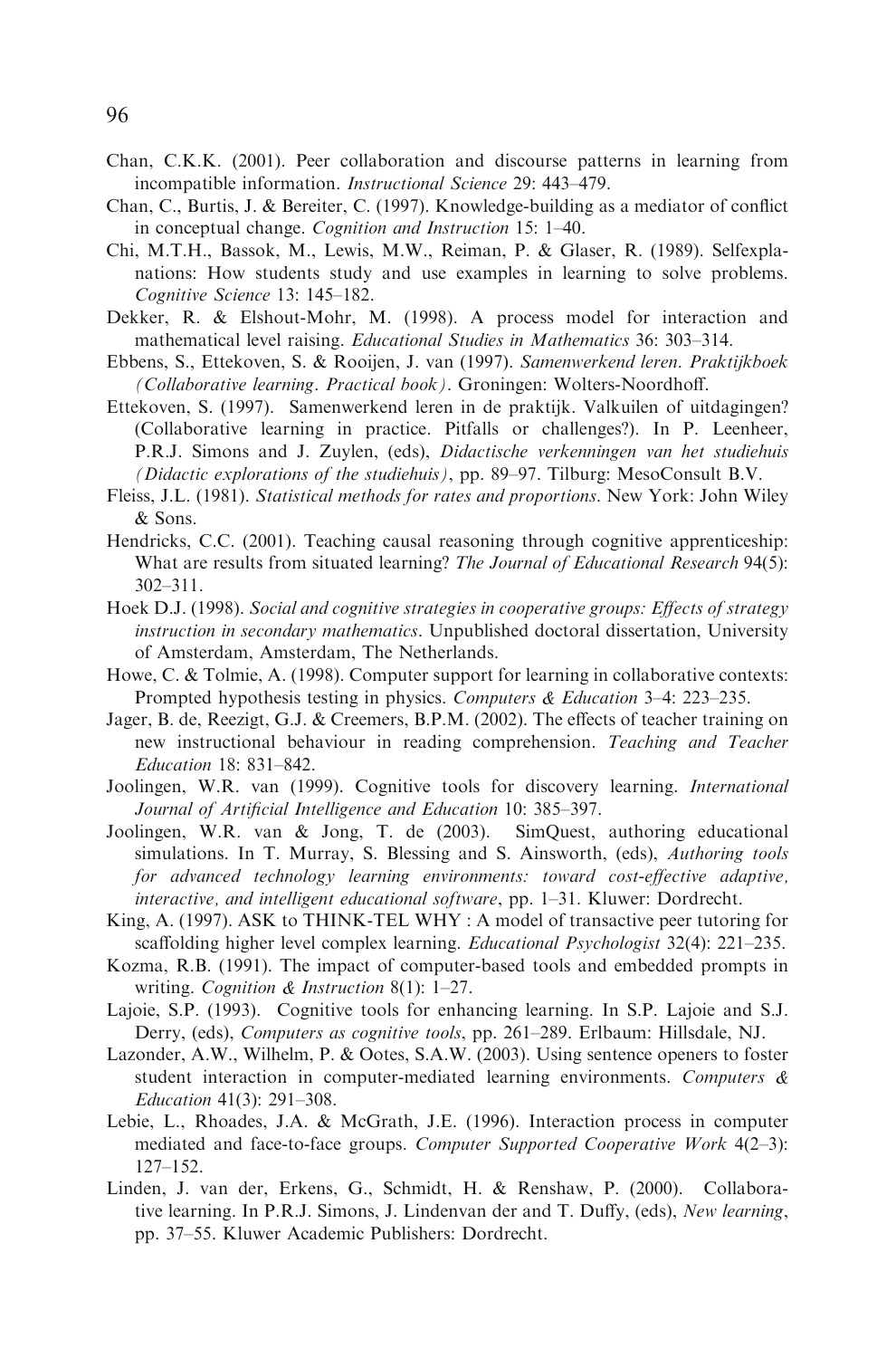- Marshall, S.P. (1995). *Schemas in problem solving*. Cambridge: Cambridge University Press.
- Masterman, L. & Sharples, M. (2002). A theory-informed framework for designing software to support reasoning about causation in history. Computers  $\&$  Education 38: 165–185.
- Mercer, N. (1996). The quality of talk in children's collaborative activity in the classroom. Learning and Instruction 6(4): 359–377.
- Njoo, M.K.H. & Jong, T. de (1993). Exploratory learning with a computer simulation for control theory: Learning processes and instructional support. Journal of Research in Science Teaching 30(8): 821–844.
- Okada, T. & Simon, H.A. (1997). Collaborative discovery in a scientific domain. Cognitive Science 21(2): 109–146.
- Pijls, M., Dekker, R. & Hout-Wolters, B.H.A.M. van (2003). Mathematical level raising through collaborative investigations with the computer. International Journal of Computers for Mathematical Learning 8: 191–213.
- Ploetzner, R., Dillenbourg, P., Preier, M & Traum, D. (1999). Learning by explaining to oneself and to others. In P. Dillenbourg, (ed.), Collaborative learning. Cognitive and computational approaches, pp. 103–121. Elsevier Science Ltd: Oxford.
- Roelofs, E., Linden, J. van der & Erkens, G. (1999). Leren in dialoog. Een discussie over samenwerkend leren in onderwijs en opleiding (Dialogic learning. A discussion about collaborative learning in education and training). Pedagogische Studien 76(6): 7–34.
- Ross, J.A. & Cousins, J.B. (1995). Impact of explanation seeking on student achievement and attitudes. Journal of Educational Research 89(2): 109–117.
- Rojas-Drummond, S. & Mercer, N. (2003). Scaffolding the development of effective collaboration and learning. International Journal of Educational Research 39: 99–111.
- Saab, N., Joolingen, W.R. van & Hout-Wolters, B.H.A.M. van (2005). Communication in collaborative discovery learning. *British Journal of Educational Psychology* 75(4): 603–621.
- Salomon, G. & Globerson, T. (1989). When teams do not function the way they ought to. International Journal of Educational Research 13: 89–98.
- She, H.C. (1999). Student's knowledge construction in small groups in the seventh grade biology laboratory: Verbal communication and physical engagement. International Journal of Science Education 21(10): 1051–1066.
- Springer, L., Stanne, M.E. & Donovan, S.S. (1999). Effects of small-group learning on undergraduates in science, mathematics, engineering, and technology. A meta-analysis. Review of Educational Research 69: 21–51.
- Swaak J. (1998). What-if discovery simulations and assessment of intuitive knowledge. Doctoral dissertation, University Twente, Enschede, The Netherlands.
- Swing, S.R. & Peterson, P.L. (1982). The relationship of student ability and smallgroup interaction to student achievement. American Educational Research Journal 19(2): 259.
- Veerman, A.L., Andriessen, J.E.B. & Kanselaar, G. (2000). Learning through synchronous electronic discussion. Computers & Education 34: 269-290.
- Veermans, K.H., Jong, T. & Joolingen, W.R. van (2000). Promoting self directed learning in simulation based discovery learning environments through intelligent support. Interactive Learning Environments 8: 229–255.